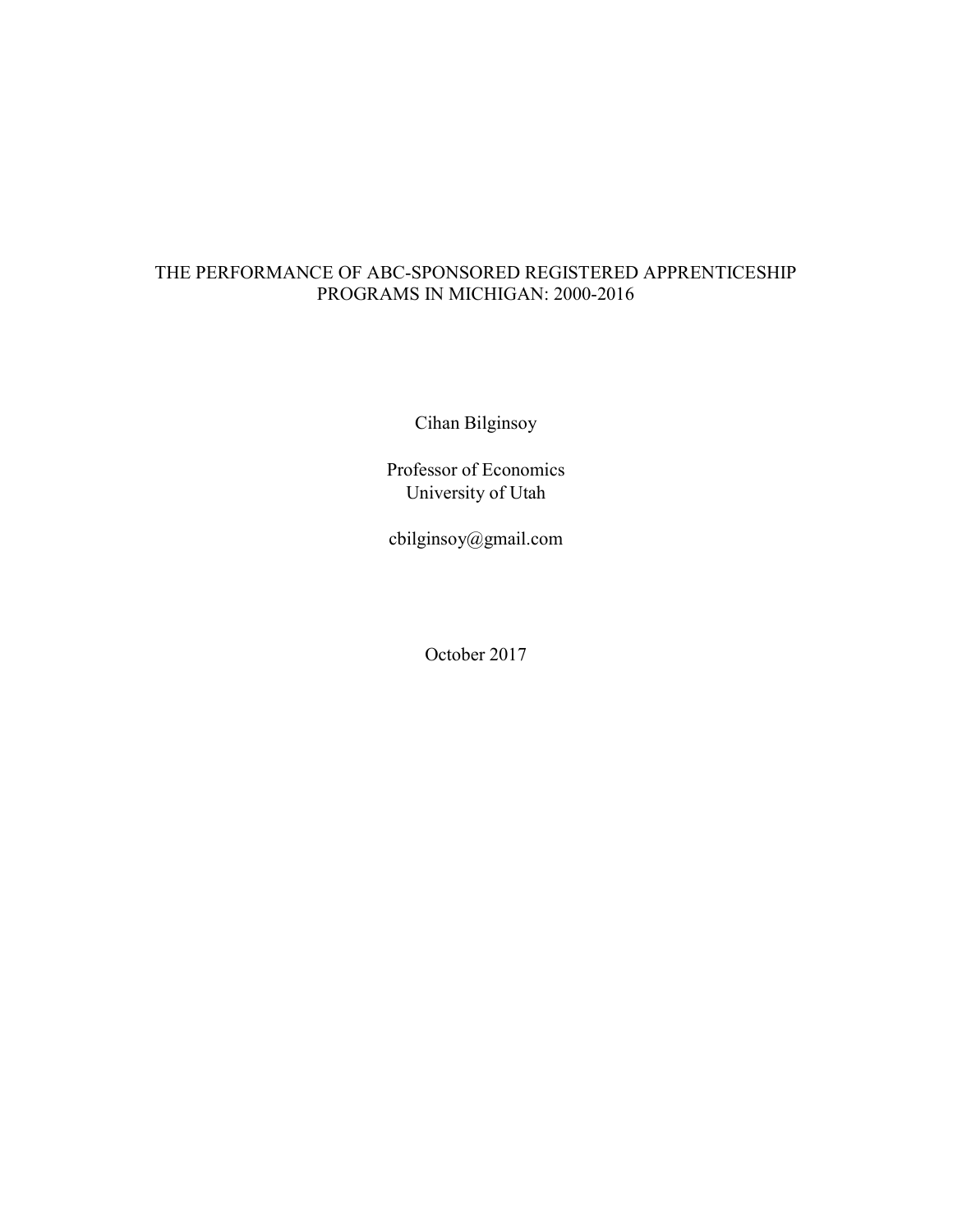# SUMMARY AND KEY FINDINGS

We compare the performance of the ABC-sponsored registered apprenticeship programs with those of the joint union-management and unilateral single-employer sponsored programs in Michigan construction Trades over the 2000-2016 period. We focus on the enrollment of new apprentices, occupational distribution, retention rates, wages, and demographic characteristics.

Our major findings are as follows:

- There have been five ABC-affiliated apprenticeship programs in Michigan that have been active during the period under study and currently only one program is in operation.
- The ABC programs account for a small fraction (4 percent) of all new apprentices who started training between 2000 and 2016, lagging behind the union-management joint programs (79%) as well as the unilateral single-employer programs (16%).
- A large majority (82 percent) of apprentices in ABC programs were in three trades: electrical, plumbing and pipefitting. In contrast, joint programs provided training in a more diversified portfolio of occupations.
- The ABC programs exhibit the highest rate of cancellation and the lowest rate of completion. Two-thirds of the ABC program apprentices have dropped out before completing apprenticeship requirements and 14 percent graduated. The corresponding figures were, respectively, 45 percent and 31 percent in the joint, and 57 percent and 17 percent in the unilateral single-employer programs.
- The ABC program apprentices' average starting wage was 13 percent lower than that of the joint-program apprentices, and their exit wage was lower by a factor of two. By the end of apprenticeship, the average training wage increased by 30 percent for the ABC program apprentices and 118 percent for the joint program apprentices.
- Apprentices in the ABC programs cancelled at a relatively fast rate and it is doubtful that many drop-outs had acquired a substantial quantity of skills by the time of exit.
- As a consequence of the low number of registrations and low completion rates, the ABC programs' contribution to the completed apprenticeships in Michigan was 2 percent.
- The share of ethnic/racial minorities among the new entrants in the ABC programs was 9 percent. Representation of apprentices of color in ABC-affiliated programs was below their overall share in the Michigan labor force (20 percent). The share of apprentices of color in the joint programs was 21 percent.
- Women constituted 1 percent of the new ABC-program apprentices and 4 percent of the joint program apprentices.
- The ABC programs account for 1 percent of the completed apprenticeships among both non-whites and women.
- The median age of new apprentices was lower in the ABC programs but the younger cohort of ABC apprentices also experienced a cancellation rate.
- Educational levels of new apprentices were similar across the programs although the ABC programs had relatively fewer new apprentices with post-secondary or technical training.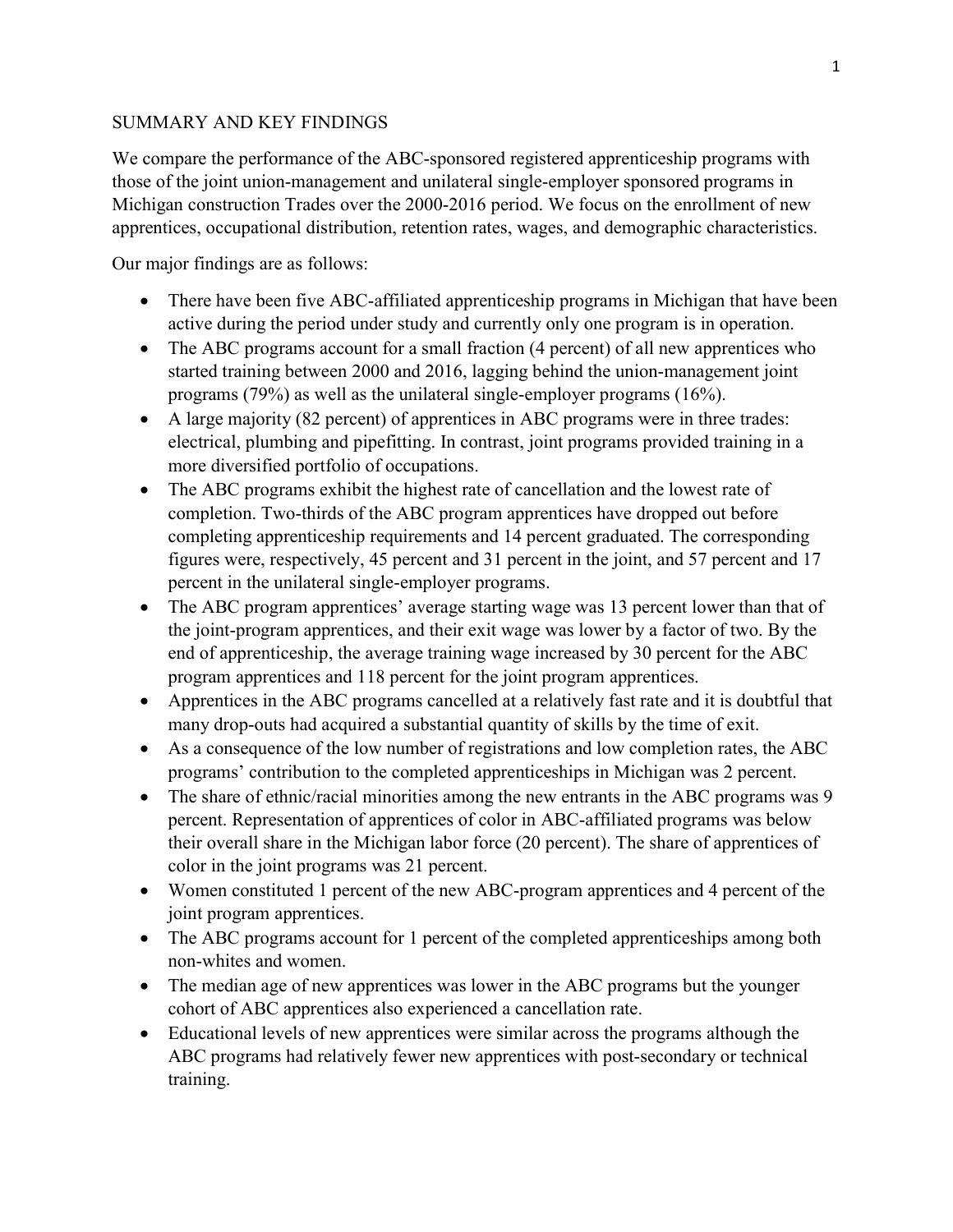#### **INTRODUCTION**

In the U.S. the Office of Apprenticeship (OA) of the U.S. Department of Labor at the federal level and federally-recognized State Apprenticeship Agencies at the state level set and enforce standards for apprenticeship training, and provide technical assistance to establish and develop apprenticeship programs. Apprenticeship programs that agree to meet these standards register with either the federal or the state agencies. Michigan apprenticeship programs are registered with the OA. All OA-registered programs and state agency-registered programs from several states report individual-level information on the registered apprenticeship programs and apprentices to the OA. The OA compiles the data collected from all federally-registered programs and state-level registered programs in several states in the Registered Apprenticeship Partners Information Management Data System (RAPIDS). In this report we use this database to describe the recent trends in the construction sector registered apprenticeship training in Michigan with special emphasis on the performance of programs that are affiliated with the Michigan-based chapters of the Associated Builders and Contractors, Inc. (ABC).

In the US apprenticeship programs are sponsored either jointly by unions and employers (or in a few cases by a single employer) that are signatories to collective bargaining agreements (henceforth joint programs), or unilaterally by employers. In joint programs, the collective bargaining agreement specifies the training wages and apprentice-worker ratios. Employers contribute cents per every hour of labor hired to a training trust fund to finance training activities. The Joint Apprenticeship and Training Committee, composed of representatives of unions and employers in equal numbers, administers the training program.

Unilateral programs are sponsored either by an individual employer (unilateral single-employer programs or USEP) or by a group of employers (unilateral multiple-employer programs or UMEP). UMEP are usually organized under the leadership of a trade association, and financed by the participating employers. ABC-sponsored programs fall under this category. In contrast to the joint programs, however, participation in UMEP is voluntary.

The RAPIDS database lists seven ABC-affiliated apprenticeship programs in Michigan (Table 1). The earliest of these programs were registered in 1978. The most recent program registration was in 1993. In 2017, however, only one program was still active. Two programs were closed down as early as 1988 and 1994. The other four closed down between 2006 and 2014.

| ABC Chapter           | Program number | Registration date | Status as of | Closure date |
|-----------------------|----------------|-------------------|--------------|--------------|
|                       |                |                   | Dec 31, 2016 |              |
| Northern Michigan     | MI009930004    | 12/31/1978        | Closed down  | 1/6/1994     |
| Western Michigan      | MI006780023    | 12/31/1978        | Closed down  | 1/11/2007    |
| Saginaw Valley        | MI004790005    | 9/12/1979         | Closed down  | 8/15/1988    |
| Southeastern Michigan | MI015850013    | 4/29/1985         | Active       |              |
| Central Michigan      | MI007880002    | 5/13/1988         | Closed down  | 8/15/2014    |
| Saginaw Valley        | MI004920003    | 3/20/1992         | Closed down  | 5/4/2006     |
| Northern Michigan     | MI009930004    | 12/29/1993        | Closed down  | 8/20/2008    |

Table 1: ABC-affiliated Apprenticeship Programs in Michigan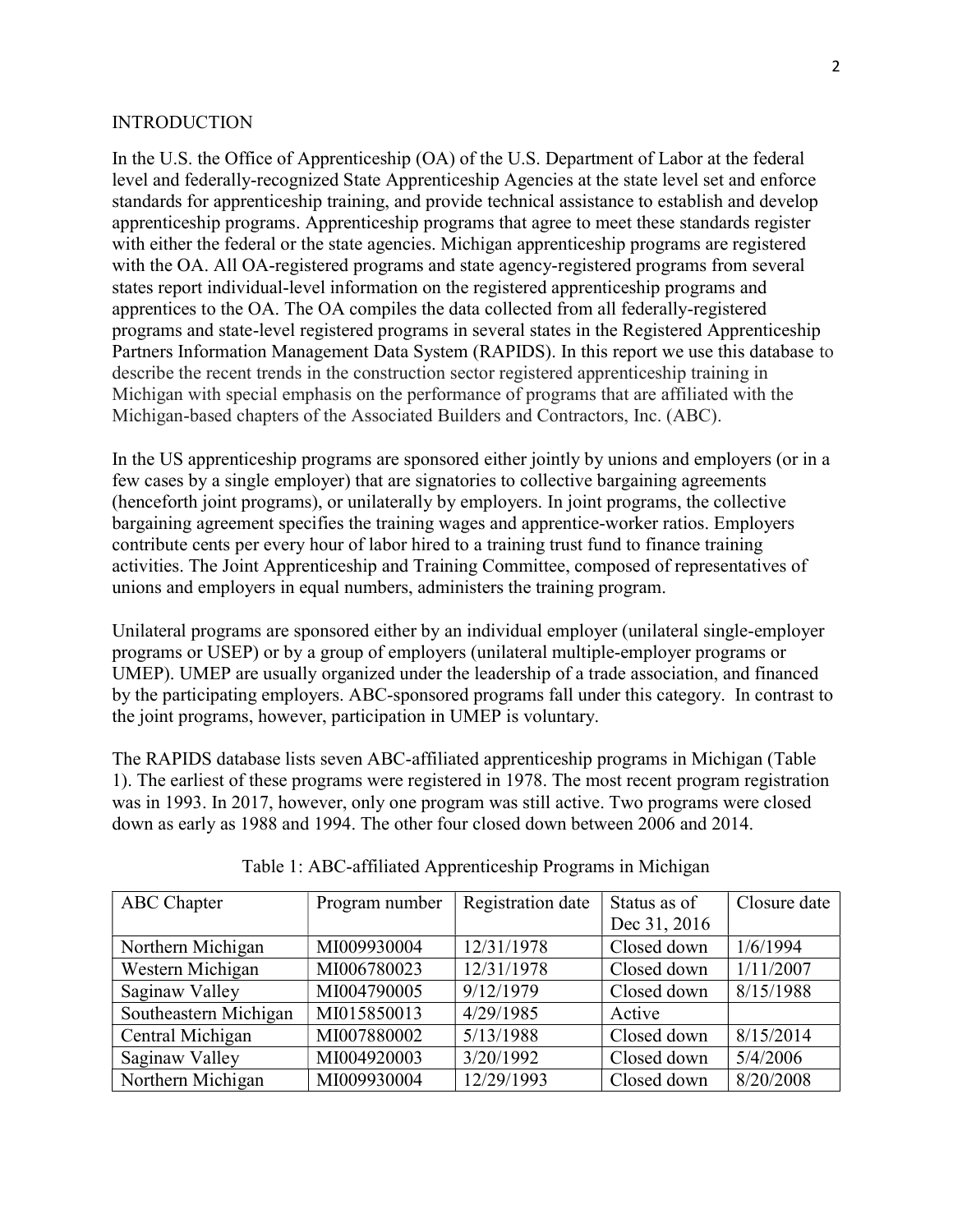In addition to the apprenticeship programs, the ABC is also associated with non-apprenticeship training programs in Michigan. The Greater Michigan Construction Academy (GMCA), according to the ABC website, provides training that "has met and exceeded all required standards of the nationally standardized program" in eleven different trades.<sup>1</sup> These programs are not registered with the OA and they are not included in the RAPIDS database.

The GMCA reported on its website that it has graduated 500 trainees in 33 years.<sup>2</sup> Another source of information on GMCA program performance is the Pure Michigan Talent Connect: Michigan Training Connect. This is a state-run program which includes a website that offers prospective apprentices information on skilled trades training programs. The information provided includes the cost of a program, course length, number of graduates in the past year, completion and employment rates.<sup>3</sup>

On this website, the GMCA reported 14 courses with 73 graduates in the past year and a 100% completion rate.<sup>4</sup> The information appears to be self-reported and unverified. Further, these courses are not comparable with registered apprenticeships. For instance, the length of the GMCA electrician course (which reportedly had 25 graduates last year) is 576 hours. This length coincides with the related-technical-instruction (RTI) requirement of modal OA-registered electrician apprenticeship program. In addition to RTI, however, the latter also requires 8,000 hours of on-the-job training (OJT).

One potential overlap between the GMCA and the registered apprenticeship programs is the RTI. Registered apprenticeship programs combine practical on-the-job training with in-class instruction. The GMCA states at it that it provides in-class instruction to the registered apprentices in Michigan. However, according to the RAPIDS, none of the ABC programs listed in Table 1 listed the GMCA as the RTI provider to its apprentices.

Due to the lack of systematic and verifiable information on their performance and their incomparability with the registered apprenticeship programs, the GMCA programs lie outside the scope of the present study.

<sup>1</sup> http://www.abcgmc.org/en-us/educationandtraining.aspx and http://www.gmcacademy.org/ (accessed September 10, 2017).

<sup>2</sup> http://www.gmcacademy.org (accessed September 10, 2017).

<sup>3</sup> https://jobs.mitalent.org/mitc/Search/Training (accessed September 30, 2017).

<sup>4</sup> https://jobs.mitalent.org/MiTC/Program/ProgramList (accessed September 30, 2017).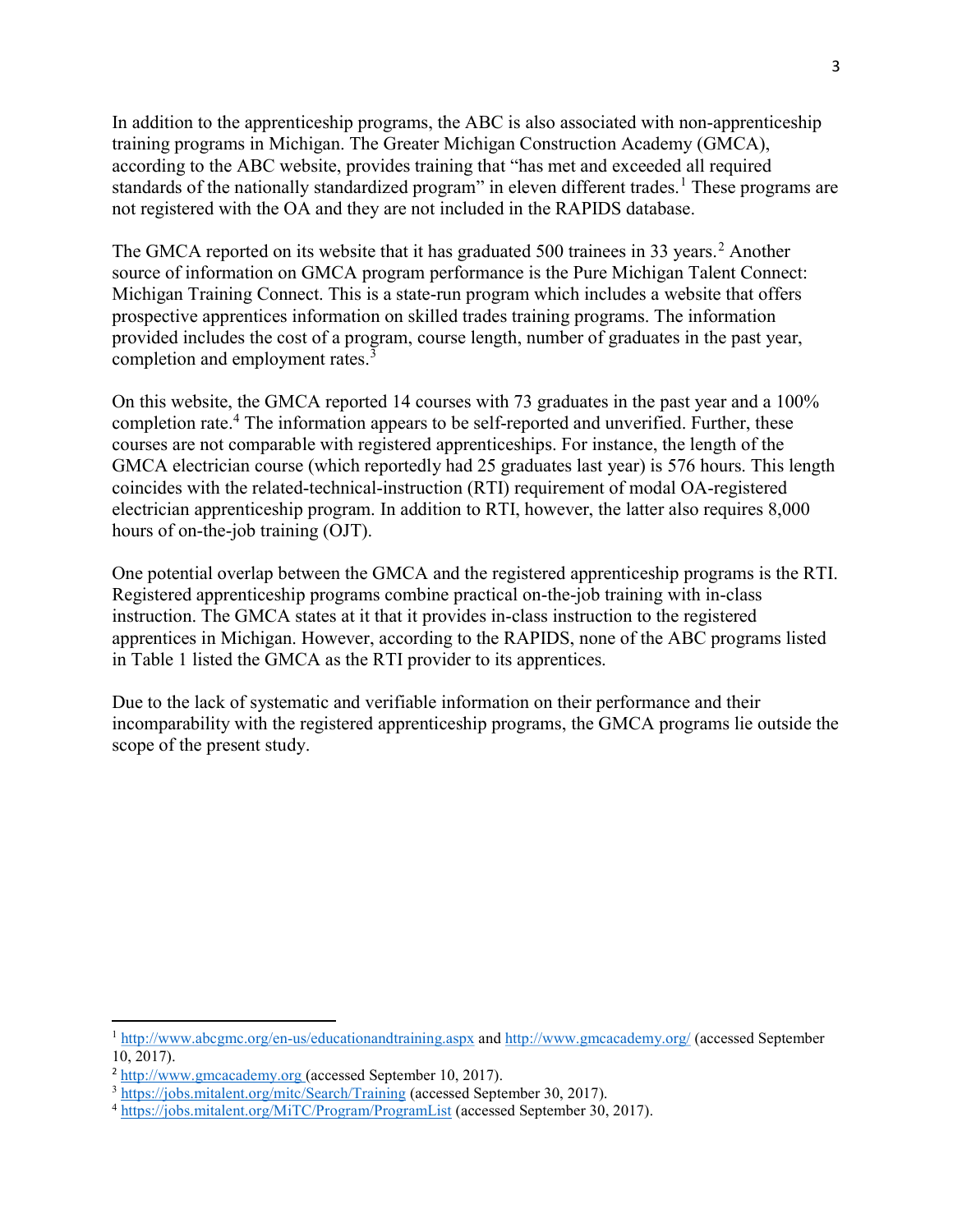#### SPONSORS OF APPRENTICESHIP PROGRAMS AND NEW REGISTRATIONS

In Michigan, there were 668 "active" apprenticeship programs in construction occupations between 2000 and 2016.<sup>5</sup> We define an "active program" as one in which at least one new apprentice was registered between 2000 and 2016. Table 2 provides information on the number of programs and new registrations by program sponsor type. USEP were by far the most numerous, accounting for 83 percent of all active programs (Figure 1). There were, on the other hand, only ten UMEP programs, and five of these were affiliated with the ABC.

New apprentice registrations by program sponsor type, however, yields a different picture. Over the period under study 40,670 new registrations occurred in Michigan apprenticeship programs. A large majority of these apprentices (79 percent) were in the joint programs (Figure 2). Only 4 percent of the new apprentices registered in the ABC-affiliated programs.

Comparison of the number of programs with the number of registrations per program indicates that USEP were, on average, "small" in the sense that many of these programs registered very few apprentices over the period under study. Indeed, the median number of total new registrations in these programs was three. By comparison, median new registrations in the jointand ABC-sponsored programs were, respectively, 133 and 208.

| Program sponsor type | Number of Programs | Number of Registrations |
|----------------------|--------------------|-------------------------|
| Joint                | 102                | 32,213                  |
| <b>USEP</b>          | 556                | 6,242                   |
| <b>UMEP: ABC</b>     |                    | 1,714                   |
| <b>UMEP: Non-ABC</b> |                    | 501                     |
| Total                | 668                | 40,670                  |

Table 2: Active Programs by Sponsor Type

 $<sup>5</sup>$  There are also also registered military and prison apprenticeship programs. We exclude these programs in this</sup> study.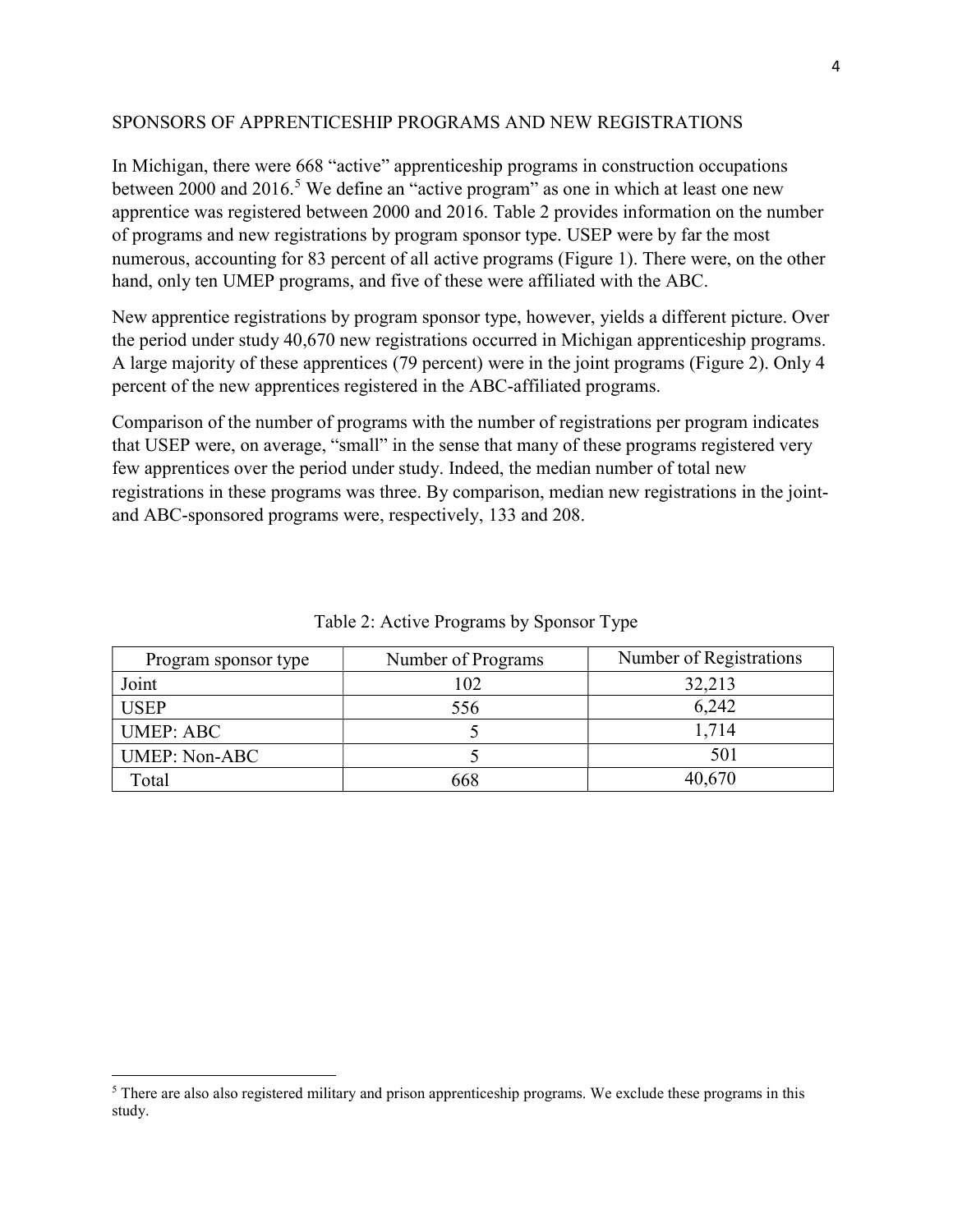

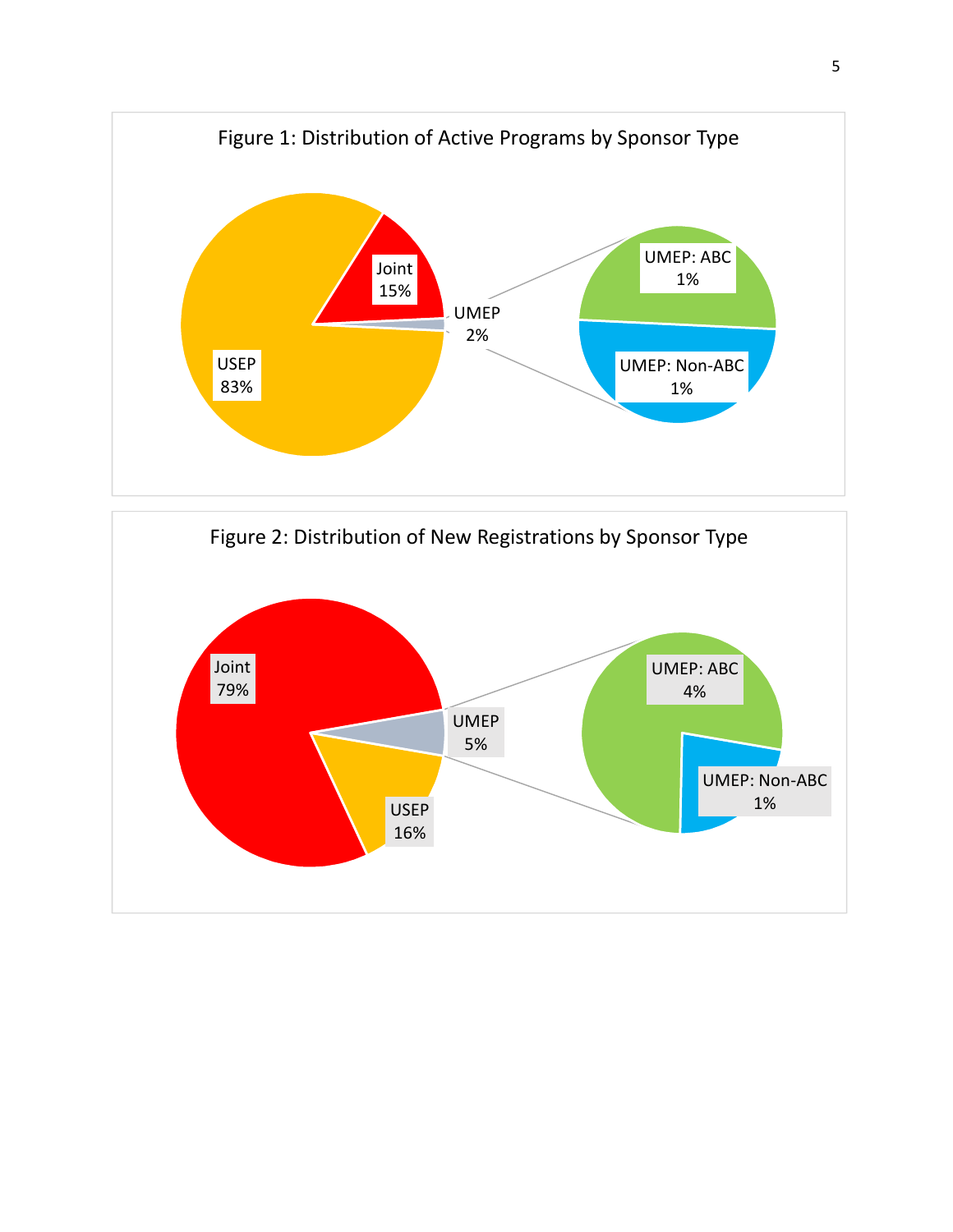New registrations in each ABC-affiliated program are presented in Table 3. The shaded cells indicate the years during which the program was not in operation. Empty cells, otherwise, indicate no new registrations occurring during the year. Table 3 indicates that there was only one program (sponsored by the Southeastern chapter) that admitted apprentices consistently over time.

|       | Northern | Northern | Saginaw | Saginaw | Western | Central | South-  | All ABC  |
|-------|----------|----------|---------|---------|---------|---------|---------|----------|
|       |          |          | Valley  | Valley  |         |         | eastern | programs |
| 2000  |          | 23       |         |         | 171     | 14      | 21      | 229      |
| 2001  |          | 20       |         | 3       | 197     | 24      | 29      | 273      |
| 2002  |          | 10       |         | 17      | 129     | 5       | 23      | 184      |
| 2003  |          |          |         |         | 48      | 15      | 10      | 74       |
| 2004  |          |          |         | 5       |         | 6       | 51      | 62       |
| 2005  |          | 1        |         | 5       |         | 10      | 47      | 63       |
| 2006  |          |          |         |         |         | 14      | 31      | 45       |
| 2007  |          |          |         |         |         | 30      | 32      | 62       |
| 2008  |          |          |         |         |         | 29      | 23      | 52       |
| 2009  |          |          |         |         |         | 6       | 20      | 26       |
| 2010  |          |          |         |         |         | 25      | 114     | 139      |
| 2011  |          |          |         |         |         | 22      | 99      | 121      |
| 2012  |          |          |         |         |         | 8       | 50      | 58       |
| 2013  |          |          |         |         |         |         | 56      | 56       |
| 2014  |          |          |         |         |         |         | 54      | 54       |
| 2015  |          |          |         |         |         |         | 143     | 143      |
| 2016  |          |          |         |         |         |         | 73      | 73       |
| Total |          | 54       |         | 31      | 545     | 208     | 876     | 1,714    |

Table 3: New Apprentice Registrations in the ABC-affiliated Programs in Michigan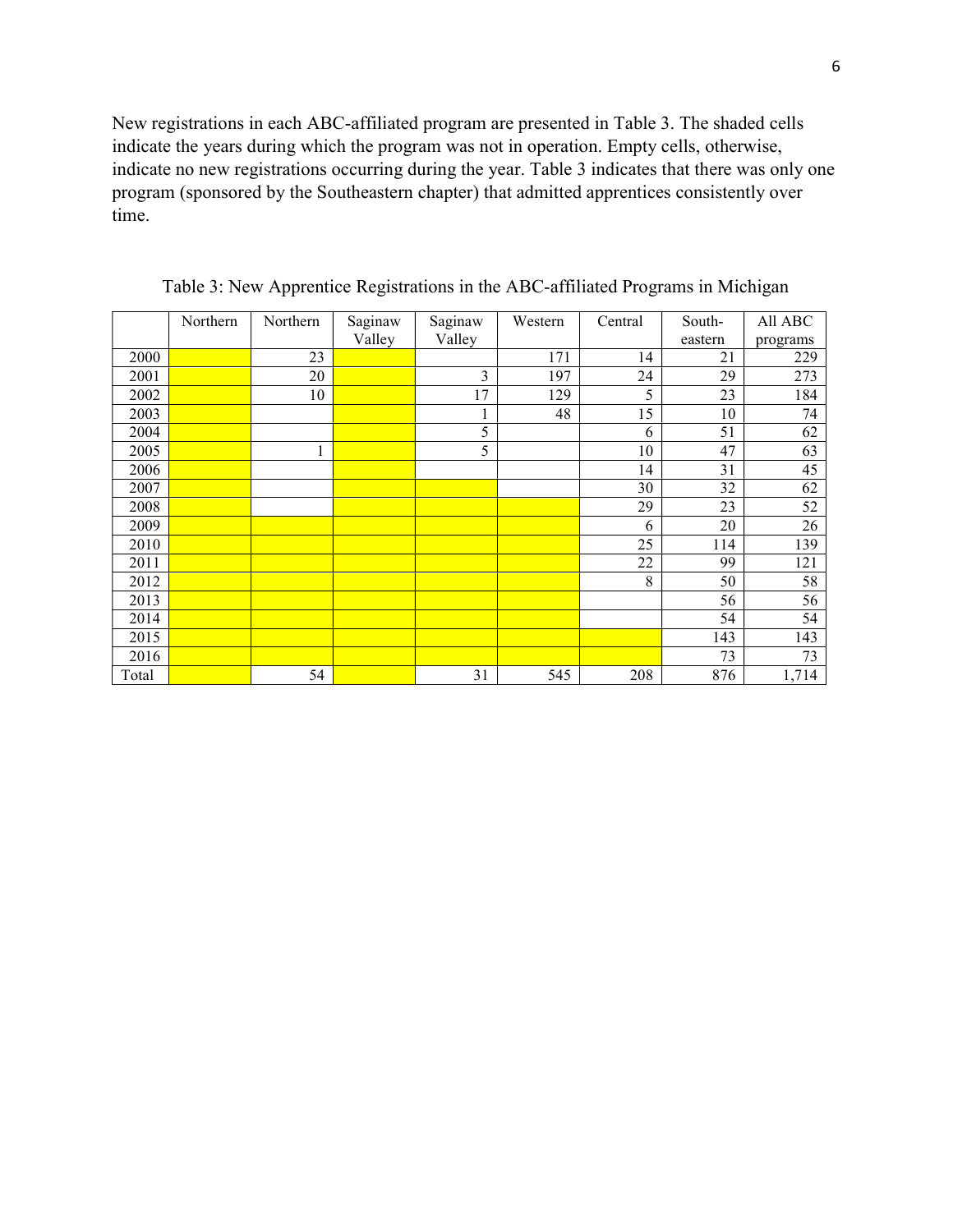Table 4 shows annual new registrations by program sponsor type. Figure 3 illustrates the total registrations and the shares by sponsor type. New registrations dipped in 2003 and 2009-2010. The second dip coincides with the Great Recession, and recovery in new registrations during the following few years was anemic. Only after 2014 was there a robust growth in new apprentices entering the workforce. These variations largely reflect the fluctuations in the joint program registrations. Both the 2003 and 2009-2010 dips were associated with large declines in joint program registrations.

The ABC-program shares were at their largest in 2000 and 2001, reaching as high as 10%, but gradually declined over the years. The ABC-program share rose again in 2010 but this was temporary, since the increase in the absolute number of ABC-program registrations was not sustained and the numbers of new registrations in the jointly-sponsored programs recovered.

|       | Joint   |             | <b>UMEP:</b> | <b>UMEP:</b>     | All      |
|-------|---------|-------------|--------------|------------------|----------|
|       | program | <b>USEP</b> | <b>ABC</b>   | Non-ABC          | programs |
| 2000  | 1,995   | 259         | 229          | $\boldsymbol{0}$ | 2,483    |
| 2001  | 2,365   | 217         | 273          | 5                | 2,860    |
| 2002  | 2,067   | 218         | 184          | 10               | 2,479    |
| 2003  | 1,010   | 286         | 74           | 5                | 1,375    |
| 2004  | 1,220   | 313         | 62           | $\overline{4}$   | 1,599    |
| 2005  | 1,962   | 301         | 63           | $\overline{2}$   | 2,328    |
| 2006  | 2,056   | 297         | 45           | $\overline{4}$   | 2,402    |
| 2007  | 2,256   | 178         | 62           | 13               | 2,509    |
| 2008  | 1,980   | 246         | 52           | 3                | 2,281    |
| 2009  | 1,312   | 239         | 26           | $\boldsymbol{0}$ | 1,577    |
| 2010  | 1,237   | 470         | 139          | 111              | 1,957    |
| 2011  | 1,799   | 492         | 121          | 66               | 2,478    |
| 2012  | 1,711   | 455         | 58           | 68               | 2,292    |
| 2013  | 1,604   | 468         | 56           | 42               | 2,170    |
| 2014  | 2,300   | 538         | 54           | 45               | 2,937    |
| 2015  | 2,732   | 573         | 143          | 67               | 3,515    |
| 2016  | 2,607   | 692         | 73           | 56               | 3,428    |
| Total | 32,213  | 6,242       | 1,714        | 501              | 40,670   |

Table 4: New Registrations in Construction Trades by Program Sponsor Type and Year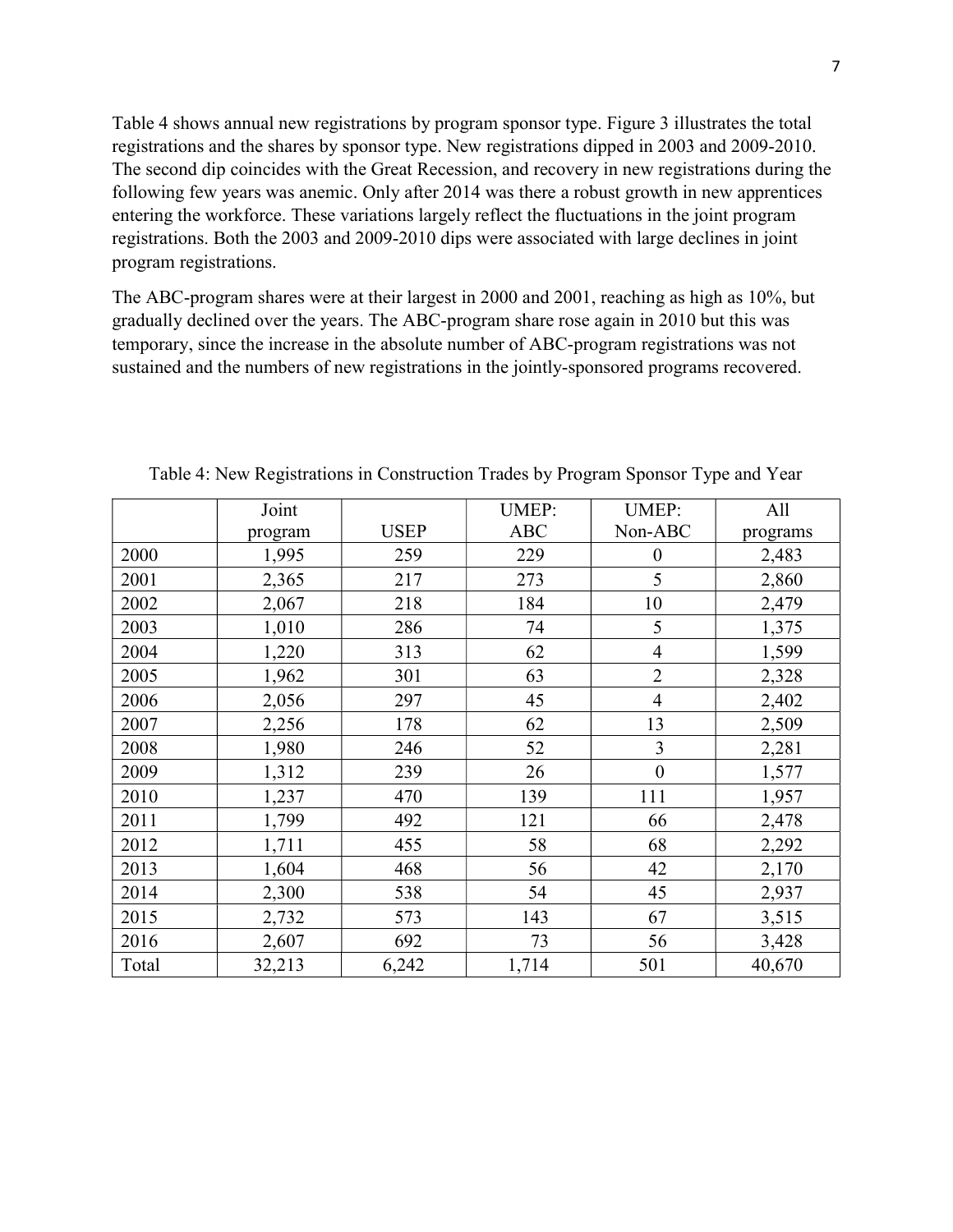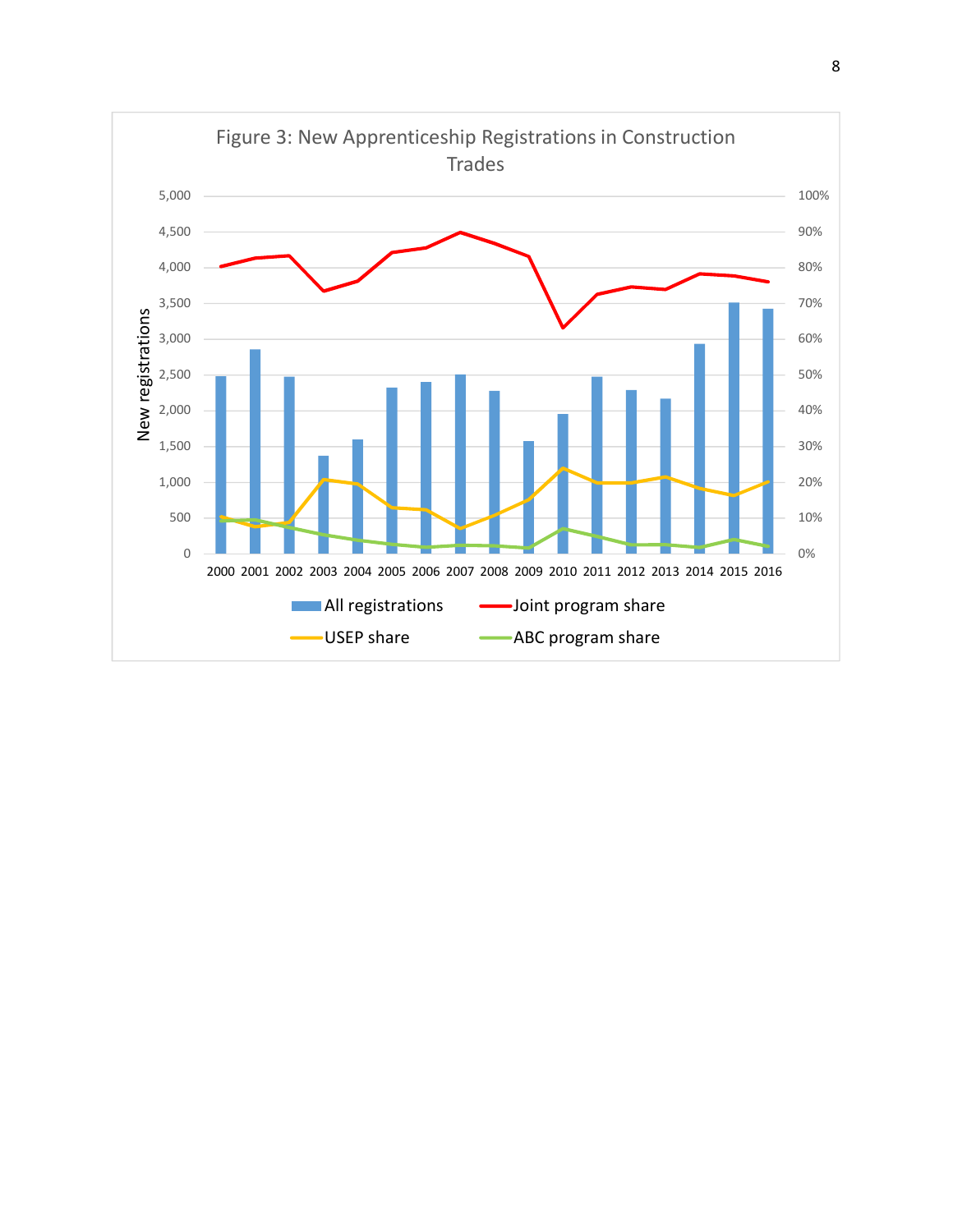## OCCUPATIONAL DISTRIBUTION OF NEW REGISTRATIONS

The largest occupations were electricians, laborers, and carpenters, which jointly account for 53 percent of all registrations (Table 5).<sup>6</sup> Jointly-sponsored programs, however, exhibit greater occupational diversity than the ABC-sponsored programs.

In joint programs electricians, laborers, and carpenters occupations accounted for 49% of the total number of registrations. These programs provided training to a large number of workers in 30 other occupations (Table 5, Figure 4).

In contrast, occupations in the ABC programs were far less evenly distributed. ABC programs offered training in fewer trades and 68% of all registrations were in the electrical trades (Figure 5). The next two largest trades were pipefitting and plumbing, bringing up the share of the top three occupations to 83 percent. In terms of occupational distribution this finding is consistent with the pattern observed across the U.S: ABC-sponsored training programs offer training primarily in the electrical and mechanical trades.

 $\overline{a}$ 

<sup>&</sup>lt;sup>6</sup> Identification of the construction occupations is not always clear-cut. The dataset associates an occupation sometimes with several industries. Line erectors/installers/maintainers or telecommunication technicians, for instance, are sometimes listed under construction and at other times under utilities industries; or, sheetmetal workers or millwrights are associated sometimes with construction and at others with manufacturing. Where occupations are associated with industries in addition to construction, we decided to be inclusive and listed them as construction occupations unless there was additional information (e.g. related to the program sponsor) that clearly suggested that such classification would be inappropriate. In the final construction occupations list we grouped together certain occupations.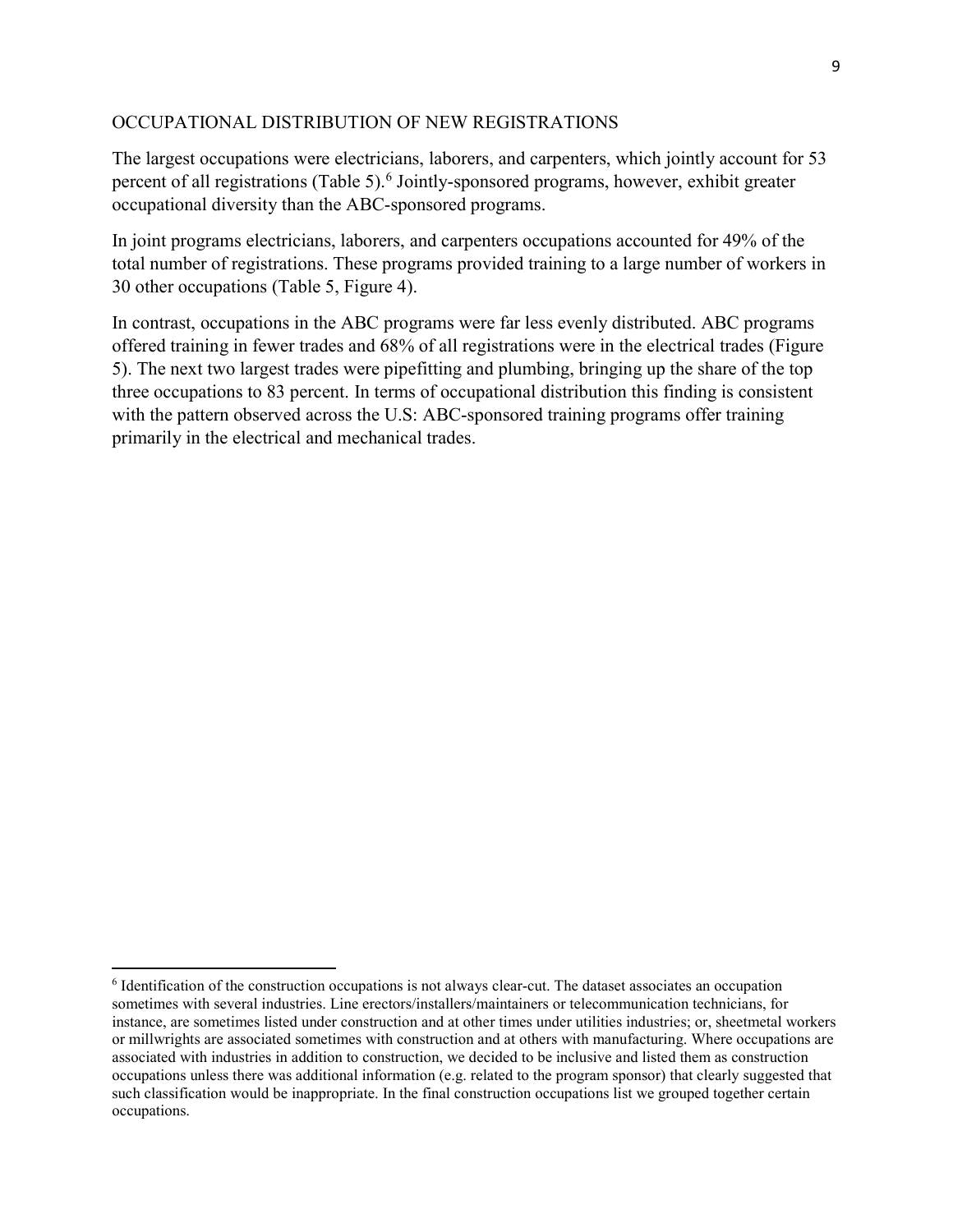|                             | Joint   |                | <b>UMEP:</b>   | <b>UMEP:</b> | All      |
|-----------------------------|---------|----------------|----------------|--------------|----------|
| Occupation                  | program | <b>USEP</b>    | <b>ABC</b>     | Non-ABC      | programs |
| Assembler-installer         | 74      |                |                |              | 74       |
| Bricklayer                  | 636     | 16             | 11             |              | 663      |
| Build maintenance repair    | 20      | 25             |                |              | 45       |
| Carpenter                   | 4,413   | 284            | 93             | 12           | 4,802    |
| Cement mason                | 295     | $\overline{2}$ | $\overline{4}$ |              | 301      |
| Drywall                     | 104     | 26             | $\mathbf{1}$   |              | 131      |
| Electrician                 | 4,251   | 3,947          | 1,161          | 20           | 9,379    |
| Elevator                    | 481     | 8              |                |              | 489      |
| Floor layer                 | 451     | 73             |                |              | 524      |
| Glazier                     | 260     | 10             | $\overline{2}$ |              | 272      |
| <b>HVAC</b>                 | 272     | 148            | 27             |              | 447      |
| Insulator                   | 315     | 118            | 43             |              | 476      |
| Ironworker                  | 1,461   |                | $\overline{3}$ |              | 1,464    |
| Laborer                     | 7,023   | 65             |                |              | 7,088    |
| Line erect/install/maintain | 487     | 140            |                |              | 627      |
| Millwright                  | 1,054   | $\overline{3}$ |                |              | 1,057    |
| Operating engineer          | 619     | 1              |                |              | 620      |
| Painter                     | 798     | 25             |                |              | 823      |
| Pipefitter                  | 2,677   | 416            | 153            | $\mathbf{1}$ | 3,247    |
| Plasterer                   | 71      |                |                |              | 71       |
| Plumber                     | 717     | 476            | 98             | 32           | 1,323    |
| Protect-signal installer    | 219     | 25             |                | 435          | 679      |
| Rigger                      | 85      |                |                |              | 85       |
| Roofer                      | 2,420   | 67             | 44             |              | 2,531    |
| Sheet metal worker          | 1,315   | 208            | 60             | $\mathbf{1}$ | 1,584    |
| Stationary engineer         | 79      |                |                |              | 79       |
| Telecom technician          | 872     | 25             | 14             |              | 911      |
| Tile setter/finisher        | 158     | 101            |                |              | 259      |
| Tree trimmer (line clear)   | 575     | 15             |                |              | 590      |
| Other trades                | 11      | 18             |                |              | 29       |
| Total                       | 32,213  | 6,242          | 1,714          | 501          | 40,670   |

Table 5: Registrations by Occupation and Program Sponsor Type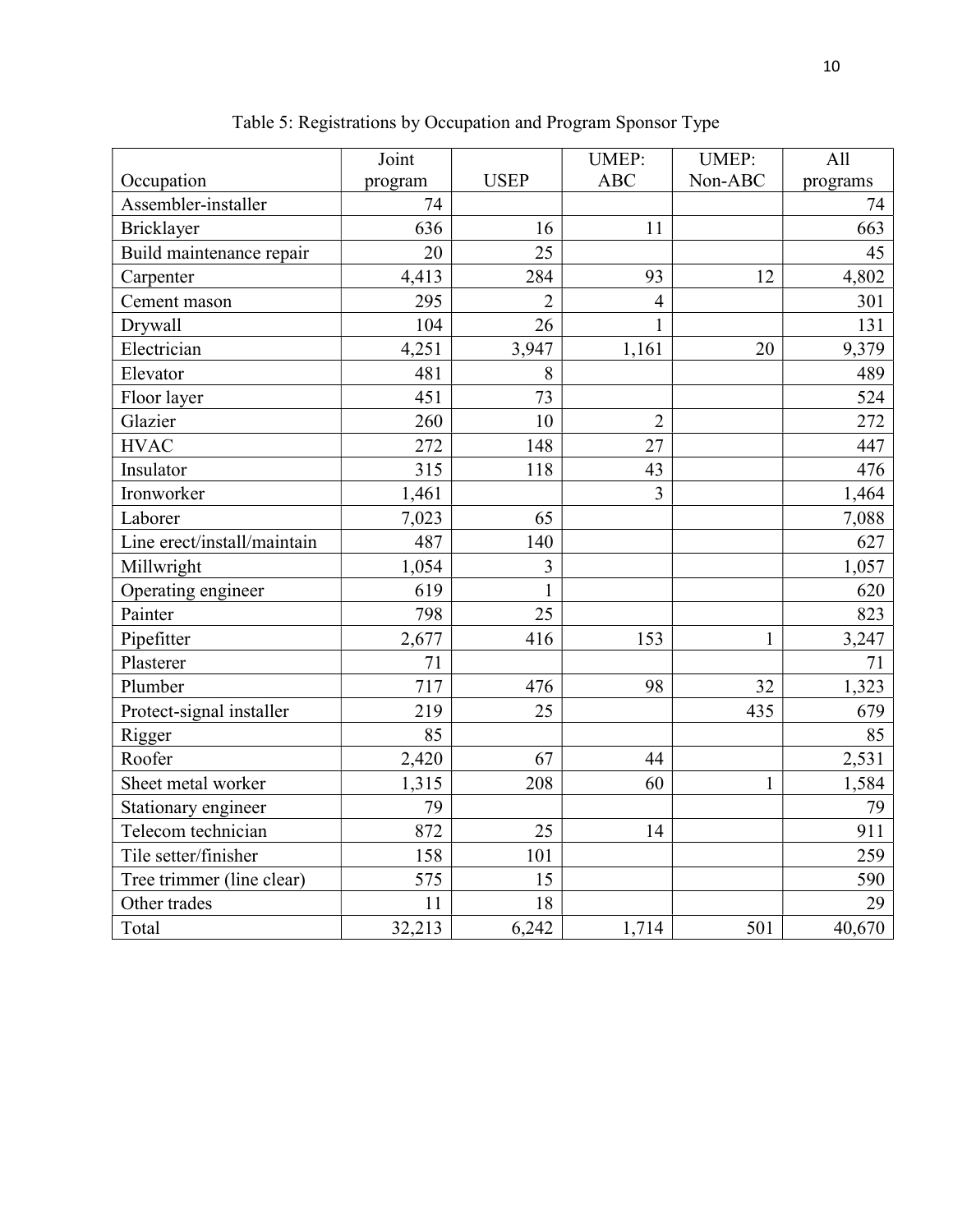

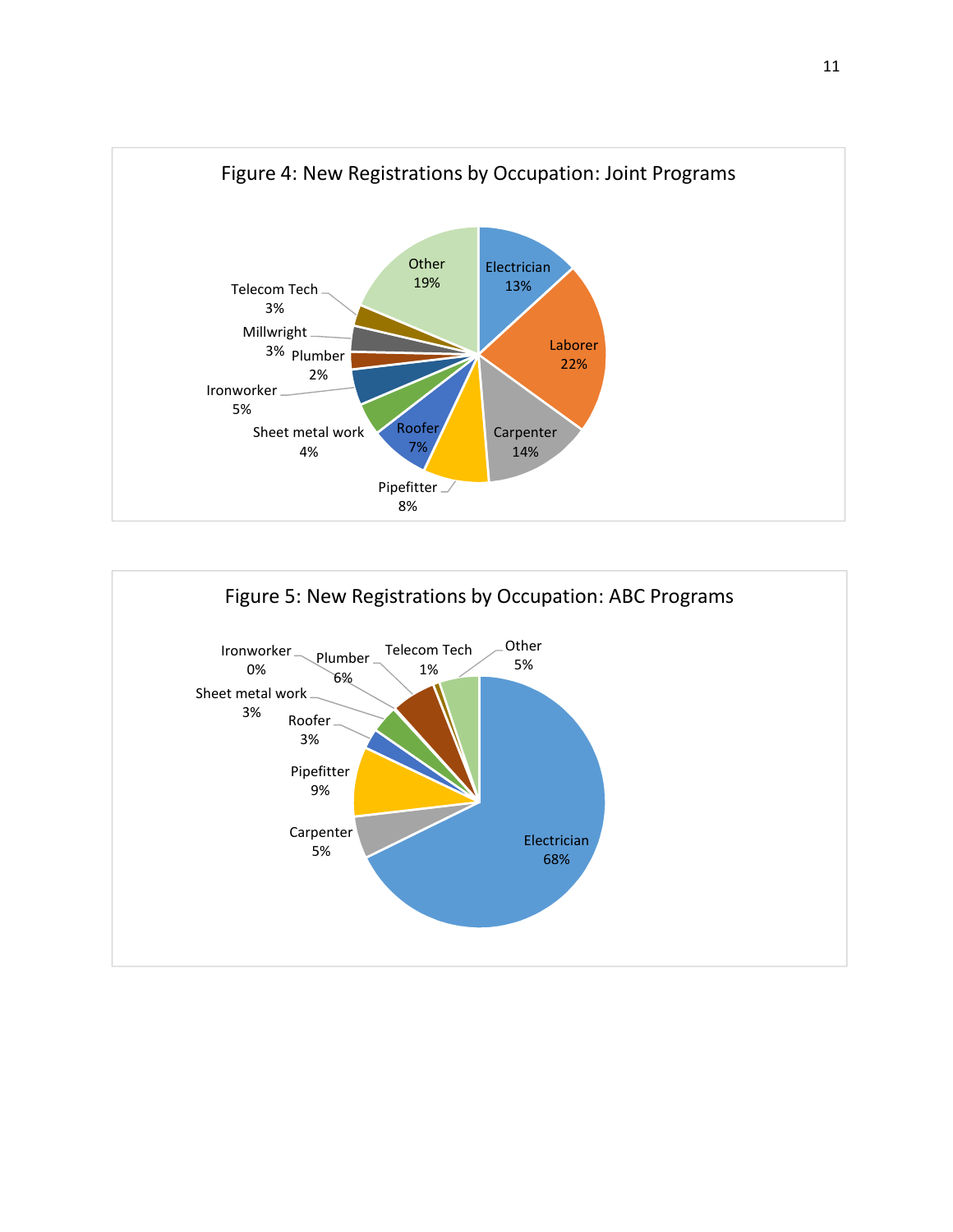# THE RATES OF COMPLETION AND CANCELLATION

Table 6 and Figure 6 show the status of apprentices as of December 31, 2016. Overall, the first column of Figure 6 shows that 48 percent of all apprentices who registered between 2000 and 2016 dropped out while 28 percent completed the required training. Another 23 percent were still in training. The category of "Other" includes apprentices who transferred to other programs (they were recorded as cancellations in the RAPIDS database), apprentices who died or had to terminate due to health reasons (also recorded as cancellations in the RAPIDS), and suspended apprentices.

There were wide variations in the performance of the apprentices across program sponsor types. In the joint programs, the cancellation and completion rates were 45 percent and 31 percent, respectively. In the ABC-programs, a much larger share of the apprentices cancelled (67 percent) while far fewer completed the program (14 percent).

|          | Joint   |             | <b>UMEP:</b> | <b>UMEP:</b> | All      |
|----------|---------|-------------|--------------|--------------|----------|
|          | program | <b>USEP</b> | <b>ABC</b>   | Non-ABC      | programs |
| Cancel   | 14,608  | 3,528       | 1,154        | 260          | 19,550   |
| Complete | 9,954   | 1,042       | 236          | 43           | 11,275   |
| Active   | 7,170   | 1,541       | 270          | 197          | 9,178    |
| Other    | 481     | 131         | 54           |              | 667      |
| Total    | 32,213  | 6,242       | 1,714        | 501          | 40,670   |

Table 6: Apprentice Status as of December 31, 2016

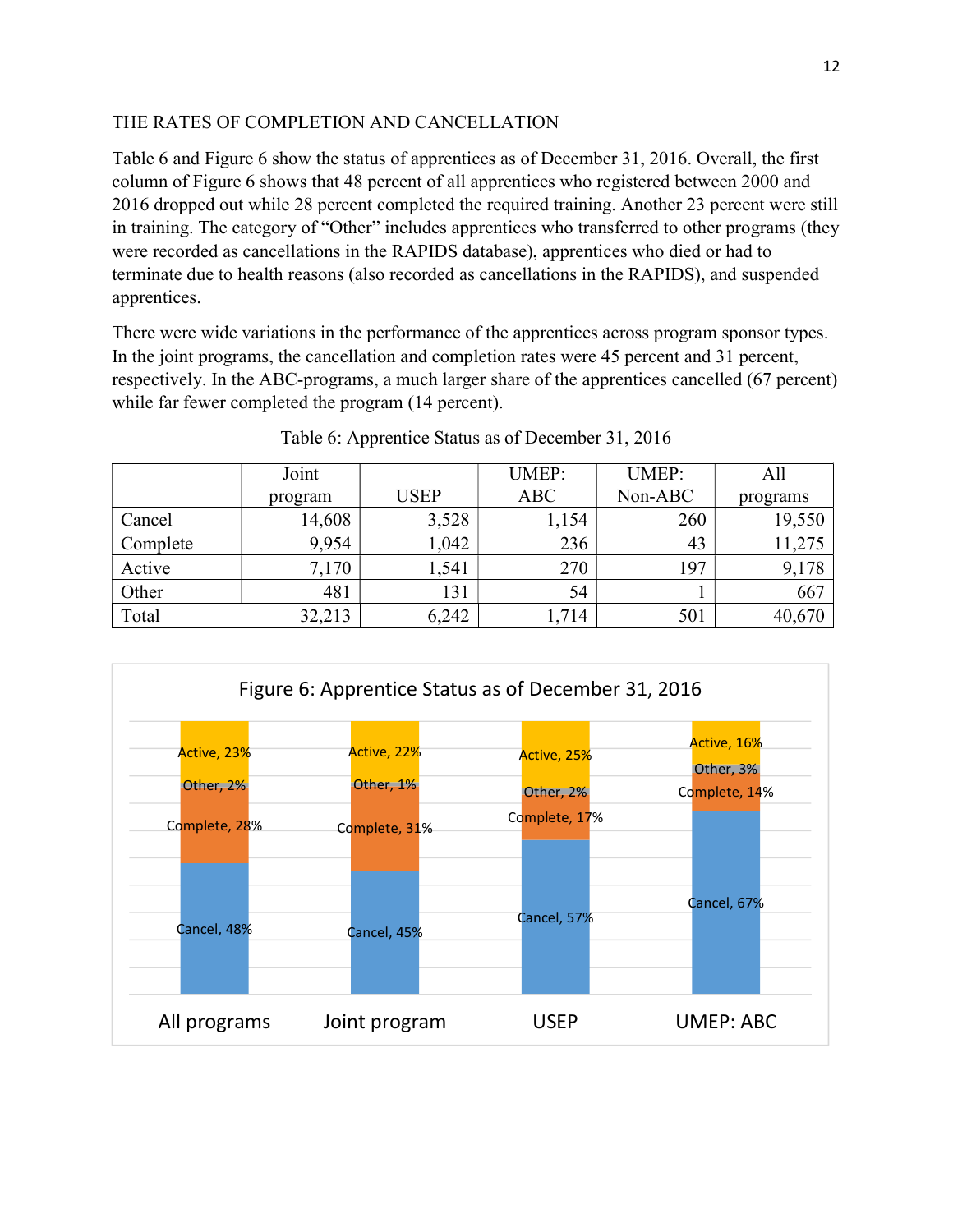The relatively small number of new registrations in combination with the larger share of cancellations imply that the ABC-programs' contribution to the crafts workforce of Michigan was modest. The total number of construction occupation apprentices who completed their programs and received certification was 11,275. Figure 7 shows that an overwhelming number of the completions, 88 percent, were joint program apprentices. USEP contributed another 9%. ABC-program apprentices accounted for only 2 percent of the completed apprenticehsips.

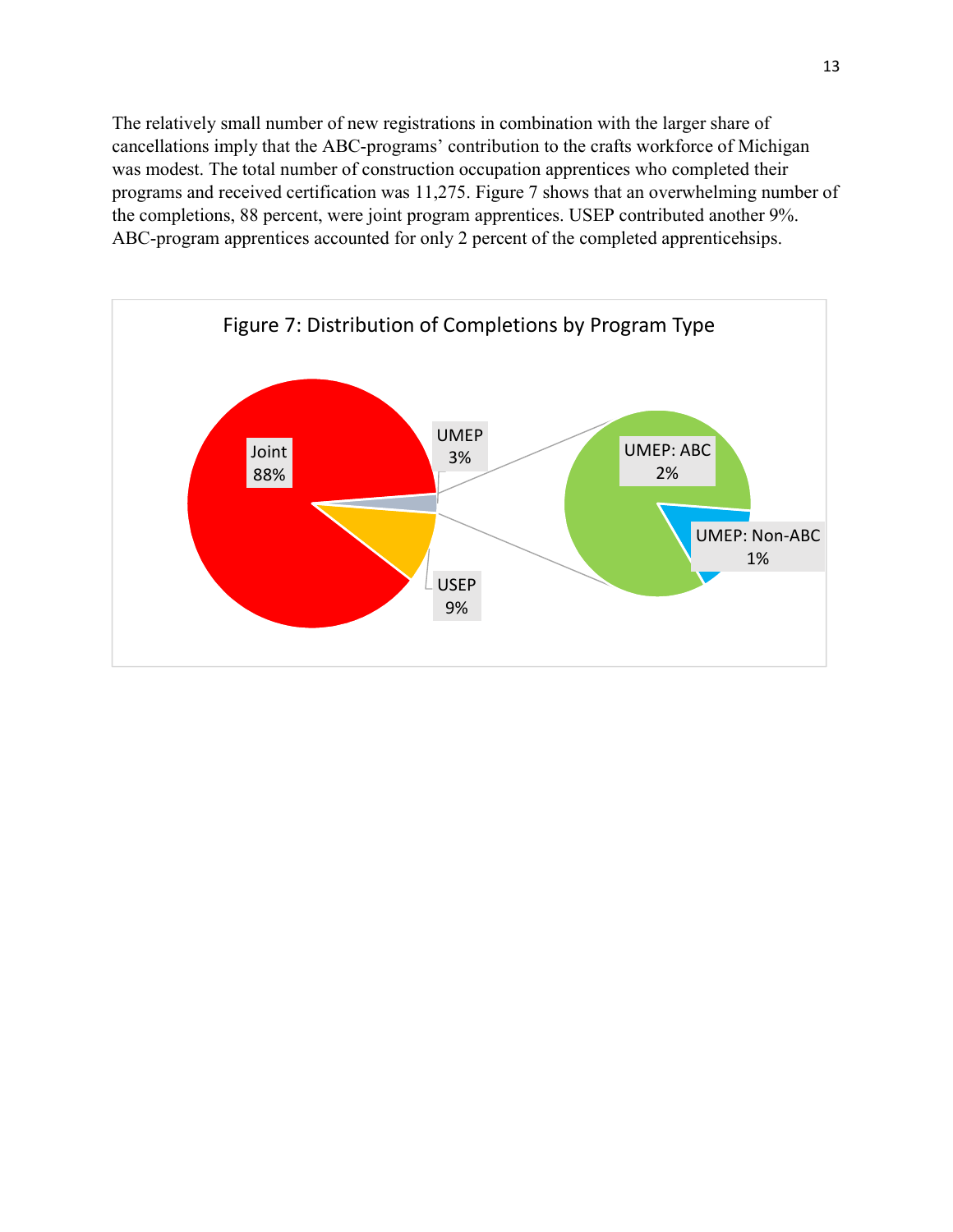Figure 8 shows apprentices' performance in individual ABC-programs. Only the Saginaw Valley chapter has an outstanding completion rate (48 percent), but this program had very few apprentices (31 new registrations) and has been closed down in 2007. While a substantial fraction of apprentices are still in training in the Southeastern ABC chapter, the cancellation rate is very high (54 percent) in this program. Furthermore, even if all currently active apprentices in this program graduate, given the absolute number registrations (876 registrations), the program's contribution to the crafts workforce will not be significant.

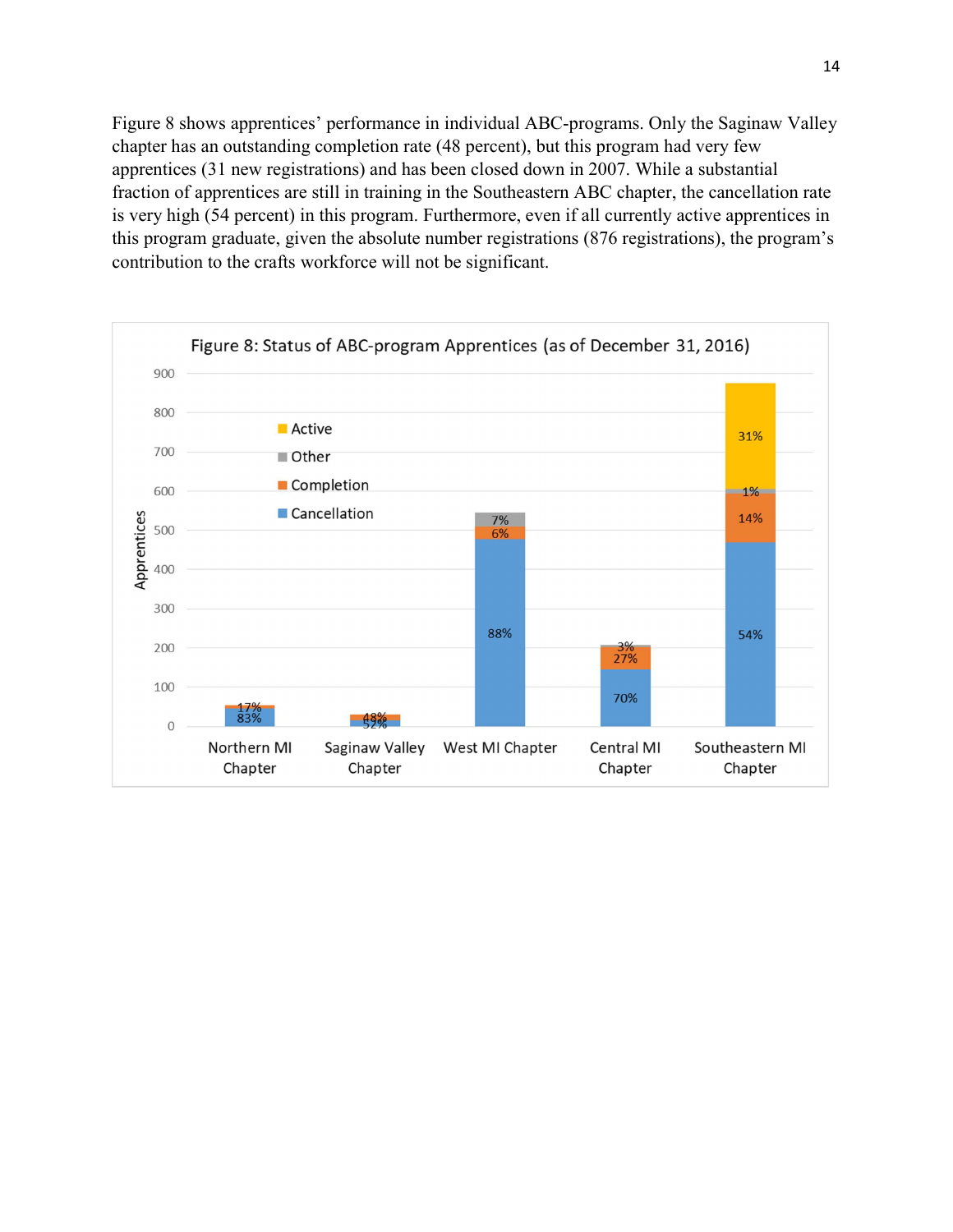Cancellation of an apprenticeship does not necessarily signal a failure. It is conceivable that an apprentice may terminate training after acquisition of a quantity of skills that is sufficient to access well-paying jobs. Further training may be a waste of time and loss of non-training job opportunities, and, thus, be sub-optimal. Unfortunately, there is no information on the skill level of the apprentices who cancelled (such as the completed OJT hours at the time of cancellation). The closest available proxy to such a measure is the duration of apprenticeship or the calendar time that has elapsed between the dates of registration and exit.

The analysis of duration of training is confounded by the fact that apprenticeship completion requirements vary by occupation and sometimes even by training program within the same occupation. In order to isolate these confounding problems, we selected electrician apprentices who were registered in programs that require completion of 8,000 hours of on-the-job training (which is the model length of electrician programs and equivalent to four years of full-time work). Since the unilateral program apprentices are mostly electricians, this occupation is appropriate choice for making apprenticeship duration comparison across sponsor types.

After deleting "involuntary" cancellations (e.g. due to death or program closure) and observations with missing data, there were 6,950 workers who joined electrician programs between 2000 and 2016, 1,964 of whom were in the joint programs, 3,835 in the USEP, and 1,143 were in the ABC-programs. The number of apprentices who cancelled were 489 in the joint programs, 1,950 in the USEP, and 712 in the ABC-sponsored programs.

Figure 9 summarizes the timing of cancellations. According to this figure, 23 percent of the apprentices in the ABC programs dropped out by the end of the first year of apprenticeship. By the end of the second year 41% of the ABC program apprentices cancelled. In comparison, the corresponding numbers of the joint-program apprentices are 10% and 18 percent, respectively. Thus, in comparison with the joint program apprentices, ABC apprentices dropped out of training at a much faster rate. Bearing in mind that the first full-year equivalent of apprenticeship in the 8,000-hour programs is usually the probationary period and that apprentices perform, especially early on, more rudimentary tasks, it is unlikely that many of the drop-outs from the ABC programs have acquired a significant amount of skills by the time they dropped out.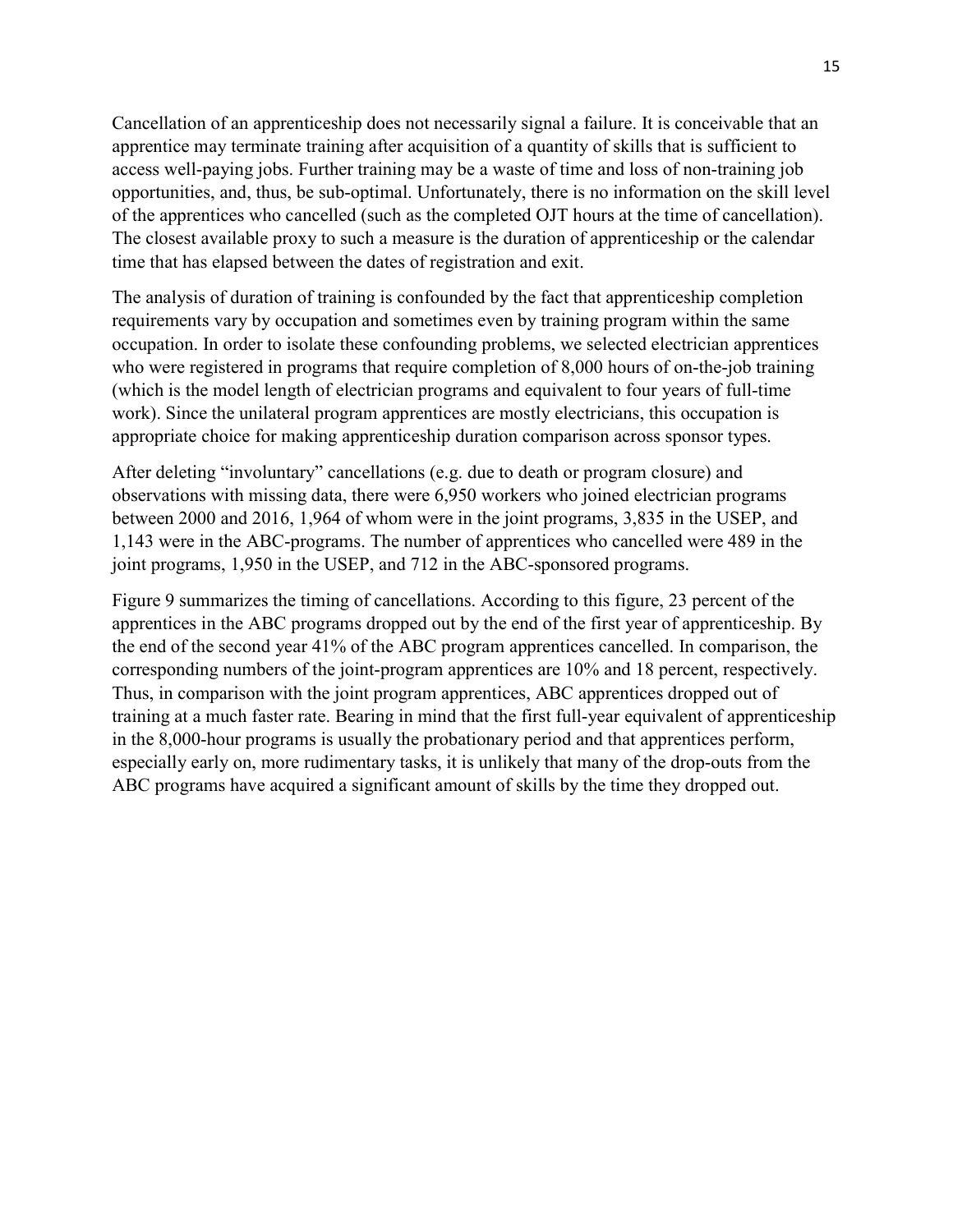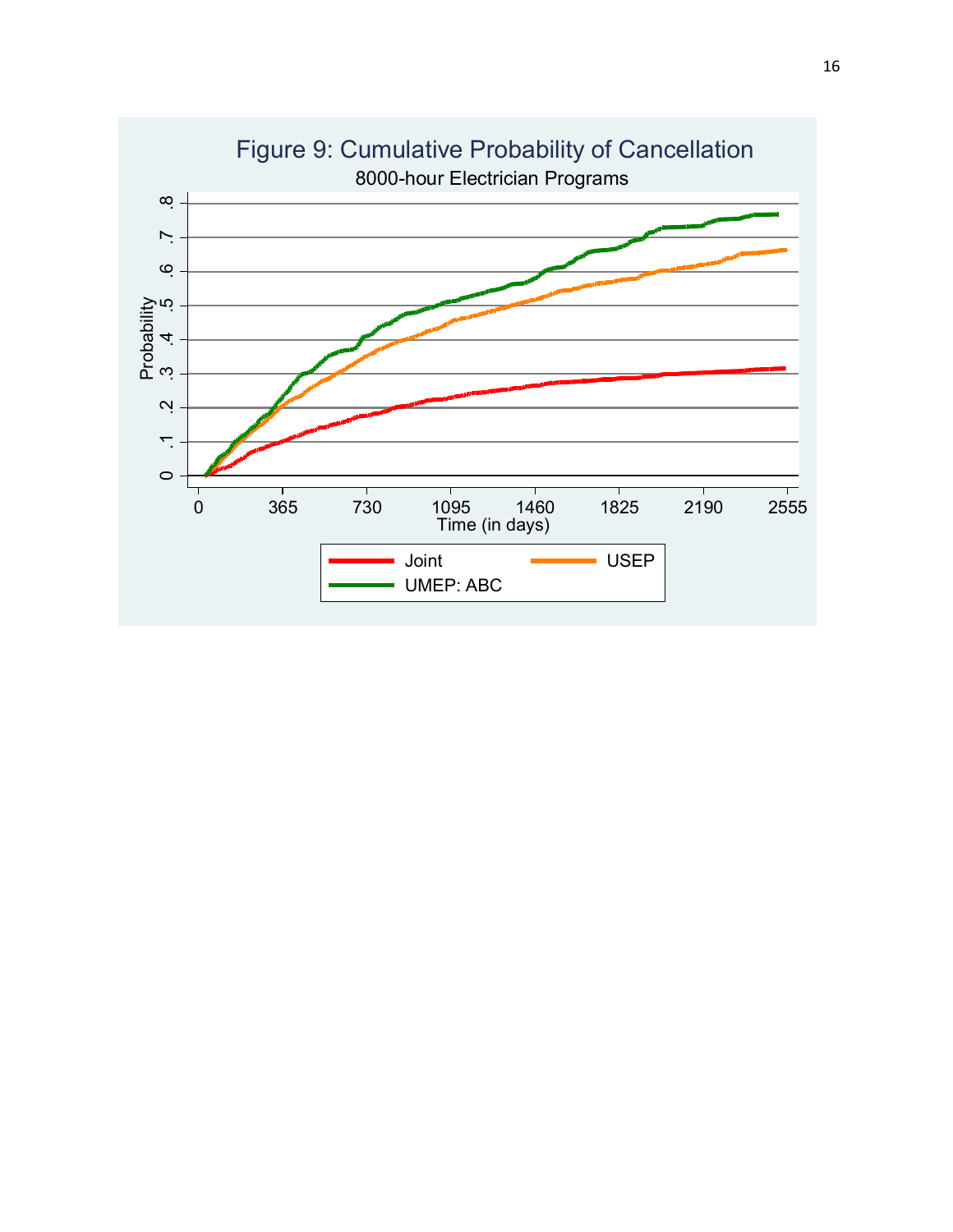## APPRENTICE WAGES

An alternative measure of the skill progression of apprentices is to compare their starting and exit wages. Wages across apprentices are influenced by a variety of factors including the occupation and the term-length of the program. In order to facilitate a sensible comparison we select electrician apprentices who enrolled in programs with 8,000-hour OJT requirement and did not receive any OJT-credit when they first registered. Table 7 shows the mean and median starting and exit wages (not inflation corrected) of these apprentices who eventually cancelled or completed training, and the percentage change in the average training wage by the exit and program sponsor types.<sup>7</sup> Figure 10 illustrates the key information from Table 7.

Joint-program apprentices earned higher training wages than the unilateral program apprentices both at the times of entry and exit, and wage differentials across programs were higher at the time of exit.

At the time of entry to training, on average, ABC-program apprentices earned \$11.15, 13 percent less than the joint-program apprentices and 12 percent more than the USEP apprentices.

The mean exit wages of the apprentices who dropped out ranged from \$11.59 in USEP to \$14.67 in joint-program apprentices. Relative to their entry wages, the mean wage of the joint program apprentices increased by 15 percent by the time of cancellation, whereas that of the ABC apprentices increased by 11 percent. When median wages are used instead of the mean, the rankings of wages and wage gains by program sponsor type do not change.

For the apprentices who completed the program, the wage outcome varied across sponsor types vary far more widely. The mean training wage of the graduating joint program apprentice was \$27.79 and this wage is higher than the starting wage by 118 percent. In contrast the mean wages of the graduating USEP and UMEP apprentices were, respectively, \$16.15 and \$14.49. The mean wage of the ABC-program graduates was higher than the starting wage only by 30 percent. When median wages are used instead of the mean, the magnitudes of percentage wage gain are higher for the joint-program and USEP apprentices but the rank-ordering by program sponsor type does not change.

<sup>&</sup>lt;sup>7</sup> Ideally, the comparison of mean or median wages and their change over time across programs should use real wages.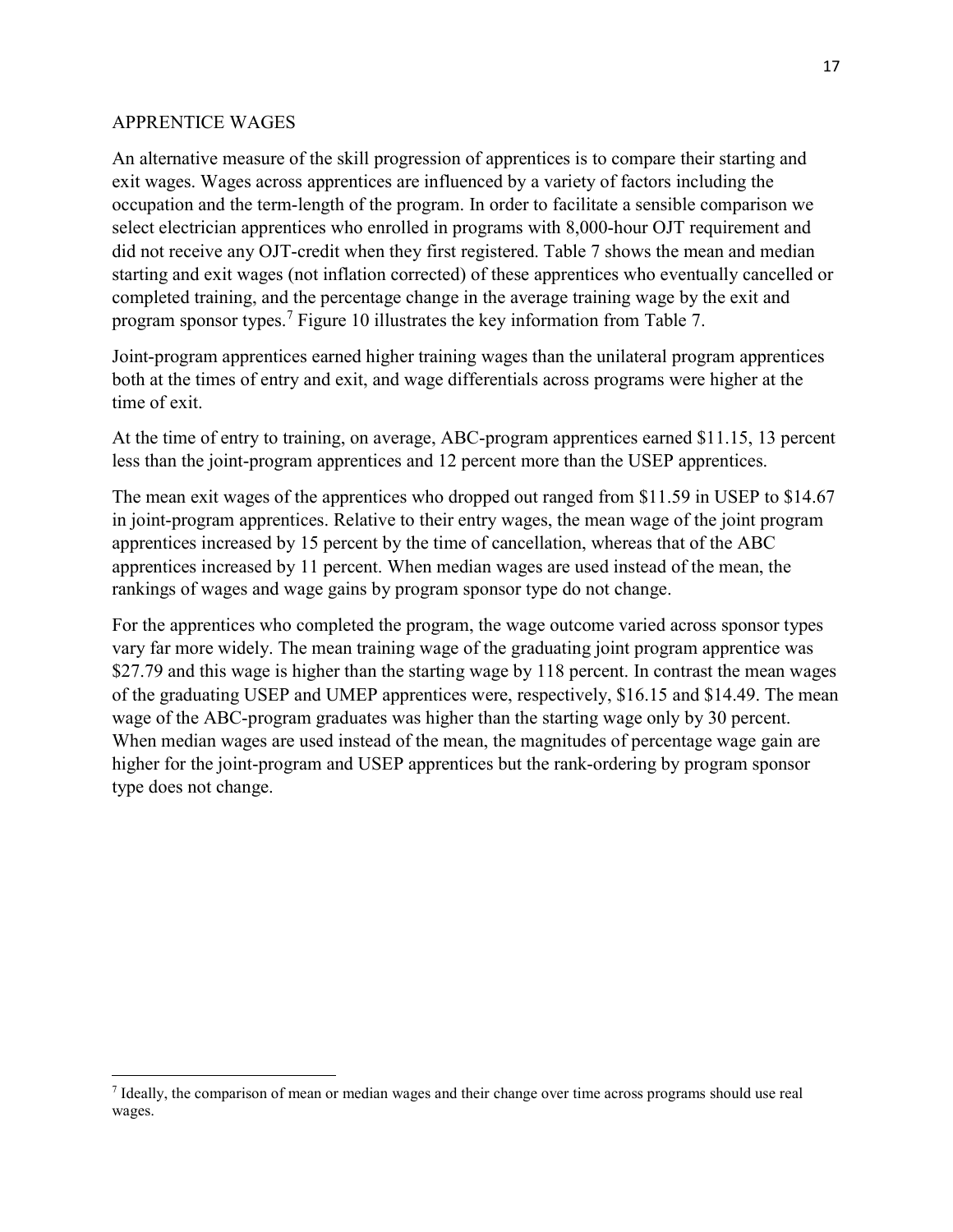|                  | Starting wage |        |                | Exit wage |        |                | % Change |        |
|------------------|---------------|--------|----------------|-----------|--------|----------------|----------|--------|
|                  | Mean          | Median | $\overline{N}$ | Mean      | Median | $\overline{N}$ | Mean     | Median |
| Cancellations    |               |        |                |           |        |                |          |        |
| All programs     | 10.99         | 10.00  | 2,745          | 12.27     | 11.00  | 1,961          | 12%      | 10%    |
| Joint            | 12.77         | 12.88  | 766            | 14.64     | 13.88  | 316            | 15%      | 8%     |
| <b>USEP</b>      | 9.98          | 9.35   | 1,449          | 11.59     | 10.50  | 1,196          | 16%      | 12%    |
| <b>UMEP: ABC</b> | 11.15         | 10.00  | 522            | 12.34     | 10.00  | 444            | 11%      | 0%     |
| Completions      |               |        |                |           |        |                |          |        |
| All programs     | 10.99         | 10.00  | 2,745          | 22.67     | 19.00  | 784            | 106%     | 90%    |
| Joint            | 12.77         | 12.88  | 766            | 27.79     | 30.00  | 450            | 118%     | 133%   |
| <b>USEP</b>      | 9.98          | 9.35   | 1,449          | 16.15     | 16.65  | 253            | 62%      | 78%    |
| <b>UMEP: ABC</b> | 11.15         | 10.00  | 522            | 14.49     | 13.00  | 78             | 30%      | 30%    |

Table 7: Starting and Exit Wages of 8000-hour Electrician Apprentices

Note:  $N$  is the number of apprentices. Apprentices who received OJT-credit at registration are not included.

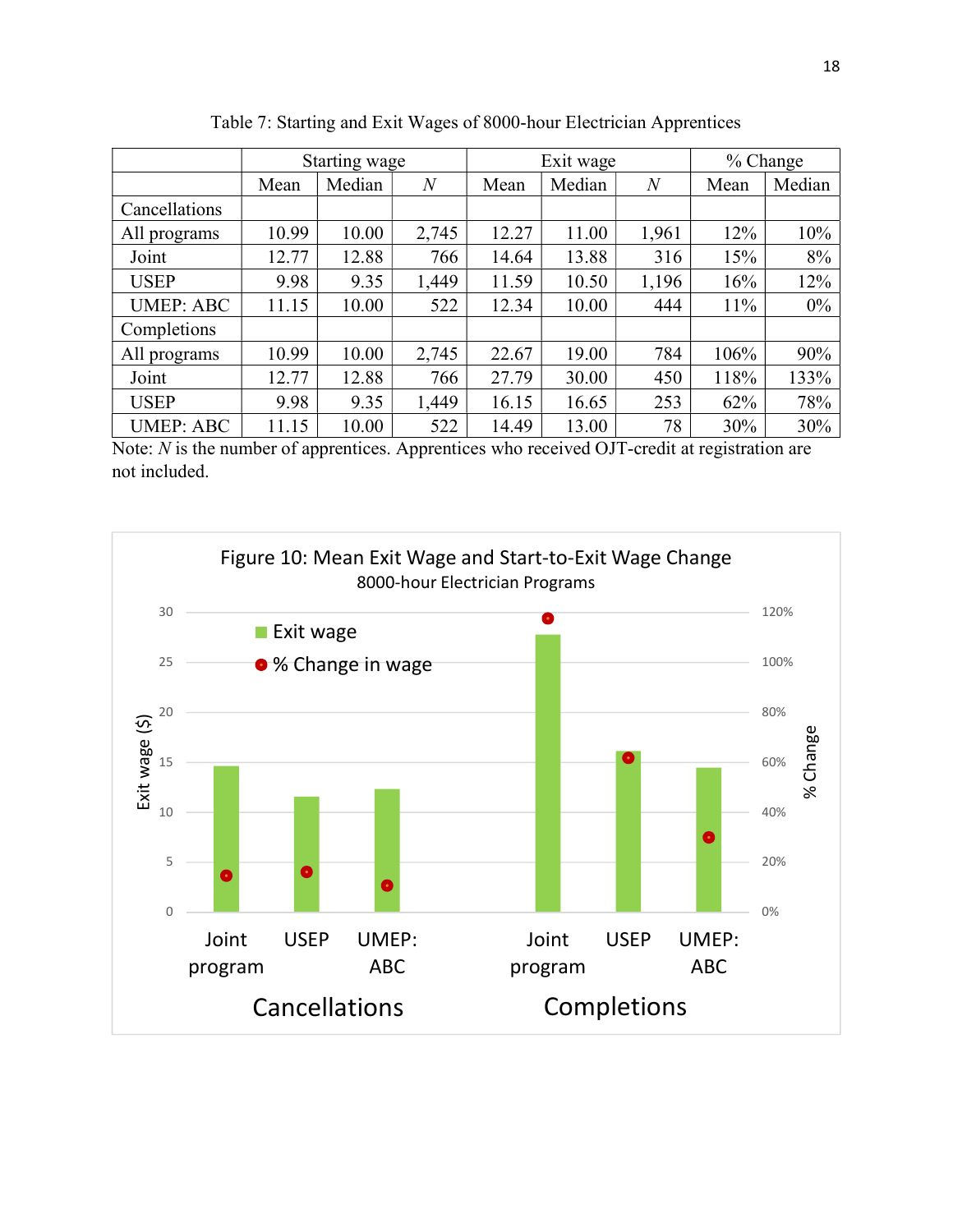# COMPOSITION OF APPRENTICES BY RACE/ETHNICITY

Stakeholders in apprenticeship training and policy-makers have expressed interest in increasing opportunities and access to apprenticeship training to demographics that are traditionally underrepresented in the trades, including workers of color, women, and youth.

Table 8 and Figure 11 show the distribution of apprentices by ethnicity/race. These figures exclude registrations in year 2000 because ethnicity and race information was highly incomplete for this year. Apprentices of color include Hispanic (of all races), African, and Asian Americans, and the Pacific Islanders. The last column in Figure 10 shows the average share of each group in Michigan labor force over the 2001-2016 period.<sup>8</sup>

The first and last columns of Figure 11 shows the workers of color constituted about 20 percent of both all new registrants and the Michigan labor force. Relative to their overall share in the labor force, however, Hispanics are over-represented in construction trade apprenticeship workforce.

Although their critics often accuse trade unions of engaging in exclusionary practices, unionmanagement programs fare better in including workers of color in apprenticeship than the unilateral programs. The share of ethnic-racial minorities was 21 percent in the joint programs, which is similar to their share in the overall labor force (20 percent). Among the new apprentices, Hispanics were over-represented in the joint programs (8 percent) while the "Other" is under-represented (2 percent). In the ABC-affiliated programs only 9 percent of new registrations were workers of color. The most seriously under-represented non-white group in the ABC programs is the African Americans whose share in apprenticeship is 4 percent, lagging behind their overall labor force share by eight percentage points.

|                  | Joint   |             | <b>UMEP:</b> | <b>UMEP:</b> | All      |
|------------------|---------|-------------|--------------|--------------|----------|
|                  | program | <b>USEP</b> | <b>ABC</b>   | Non-ABC      | programs |
| African American | 2,939   | 325         | 48           | 23           | 3,335    |
| Hispanic         | 2,049   | 210         | 48           |              | 2,308    |
| Other            | 505     | 77          | $\tau$       |              | 600      |
| White            | 20,347  | 3,126       | 1,192        | 36           | 24,701   |
| Total            | 25,840  | 3,738       | ,305         | 0 I          | 30,944   |

Table 8: Ethnic/racial Composition of New Apprentices, 2001-2016

<sup>&</sup>lt;sup>8</sup> Shares of demographic groups in the Michigan labor force are calculated by the authors from the CPS-ORG files (http://ceprdata.org/cps-uniform-data-extracts/cps-outgoing-rotation-group/cps-org-data/).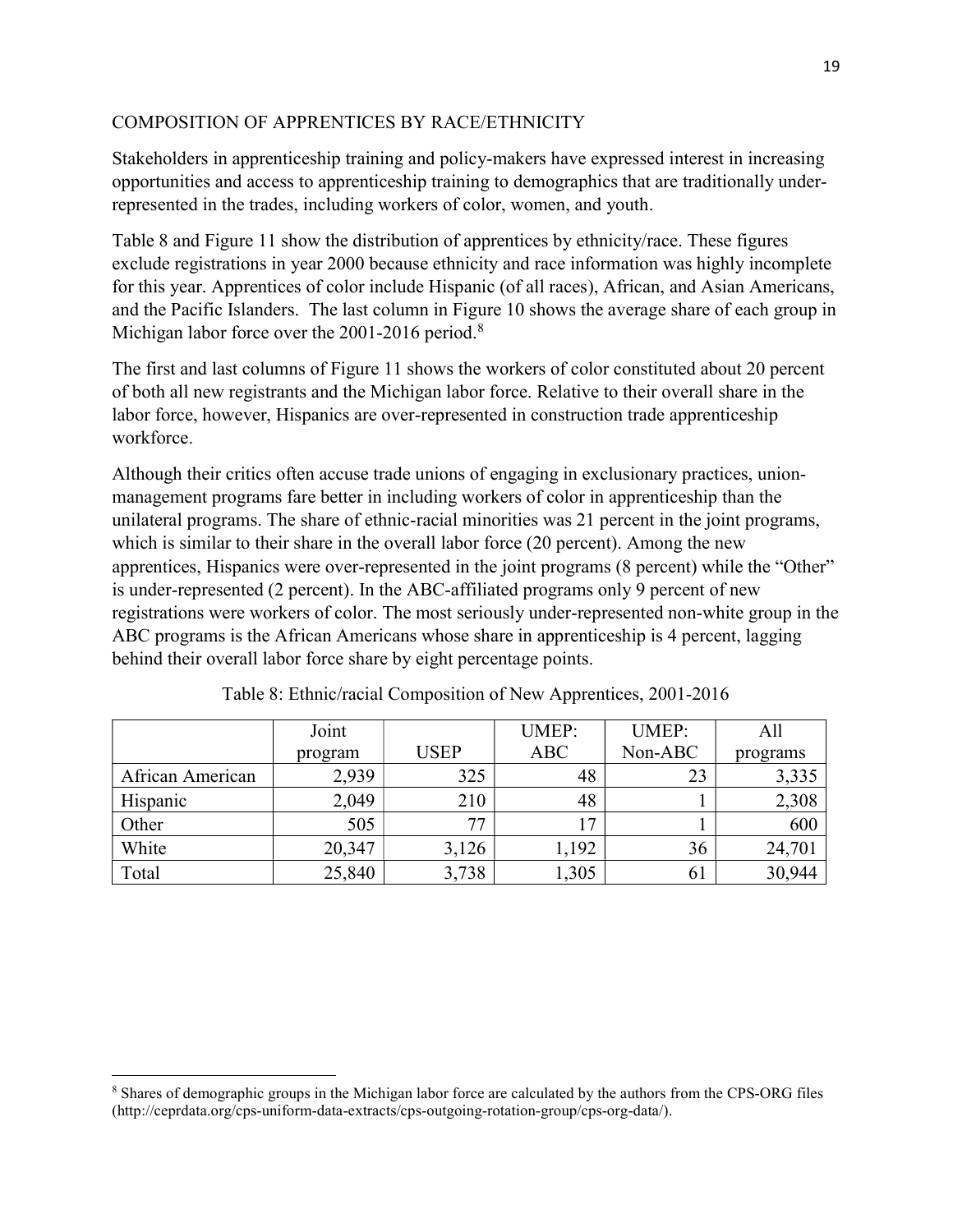

Table 9 shows the distribution of completed apprenticeships by race/ethnicity and program sponsor type. The total number of apprentices of color who completed training was 1,124 or 18 percent of all non-white registrations. This is substantially below the percentage of white apprentices who graduated (32 percent). Figure 12 shows that the majority (91 percent) of African-Americans who completed apprenticeship were trained in joint programs. The contribution of the ABC-affiliated programs to completed apprenticeships was 0 percent (3 apprentices). Among the Hispanics who completed training 92% were from the joint- and 1 percent were from ABC programs (Figure 13).

|                  | Joint   |             | <b>UMEP:</b> | <b>UMEP:</b> | All      |
|------------------|---------|-------------|--------------|--------------|----------|
|                  | program | <b>USEP</b> | ABC          | Non-ABC      | programs |
| African American | 556     | 46          |              |              | 614      |
| Hispanic         | 338     | 27          |              |              | 369      |
| Other            | 134     |             |              |              | 141      |
| White            | 7,106   | 670         | 159          |              | 7,940    |
| Total            | 8,134   | 749         | 167          | 14           | 9,064    |

Table 9: Completions by Race/Ethnicity and Program Type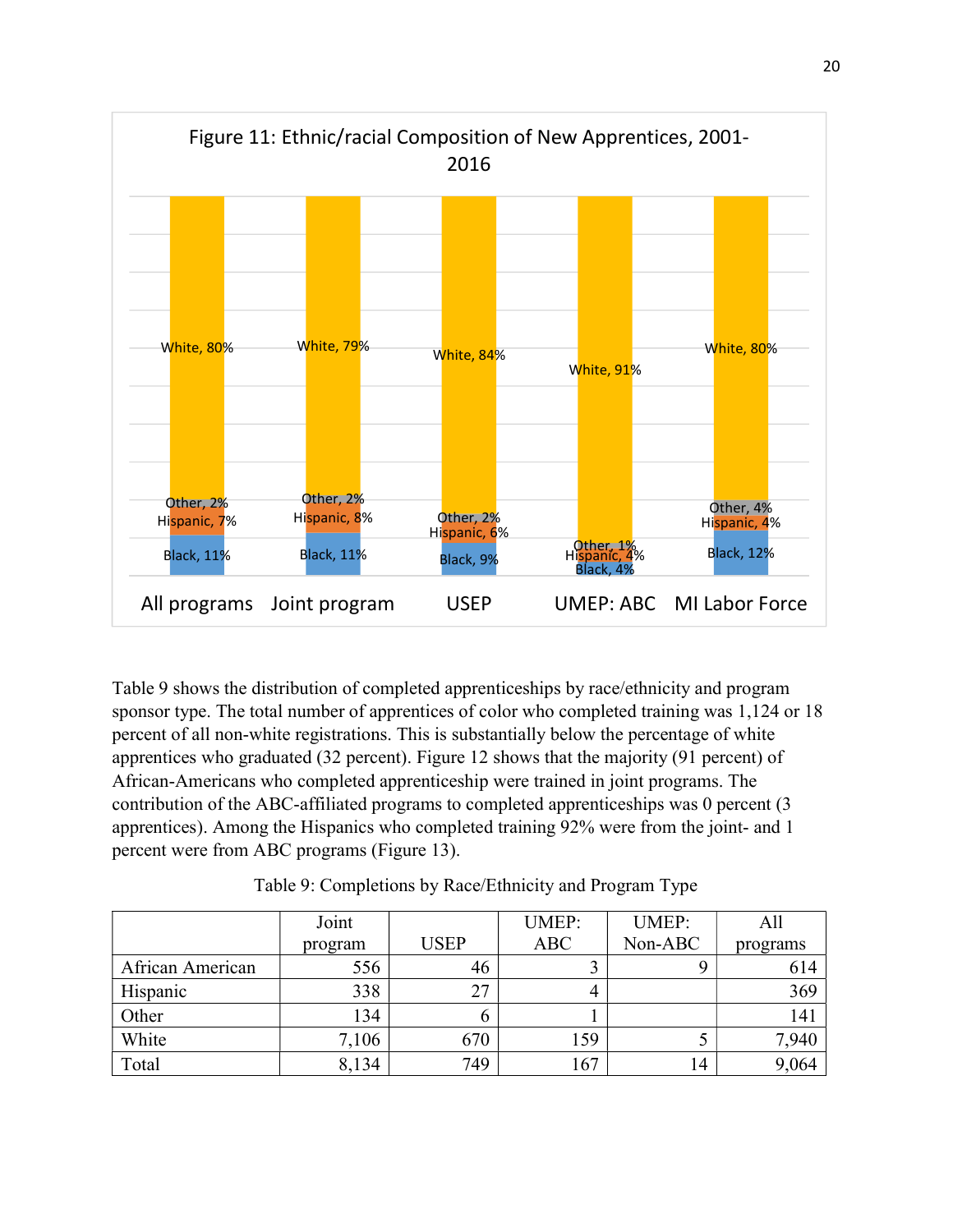

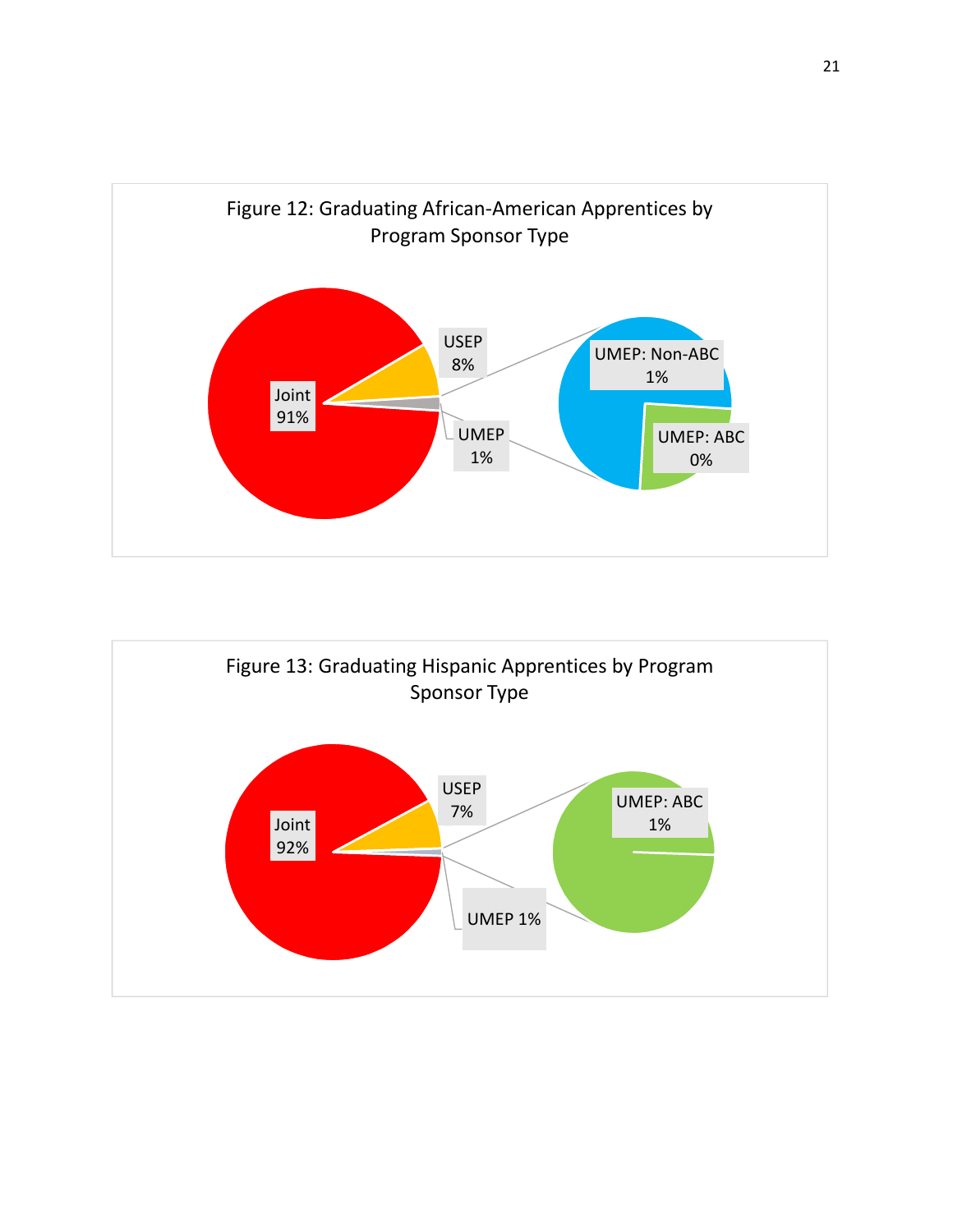# GENDER COMPOSITION OF NEW APPRENTICES

Nationwide, women are under-represented in apprenticeship training for construction crafts. During the 2000-2016 period, women apprentices made up 3 percent of total new registrations in the U.S. As Table 10 and Figure 14 show, the gender composition of new apprentices in Michigan is consistent with this pattern. Women apprentices were 3 percent of all new registrations in Michigan.

The gender composition, however, varied across program sponsor types. In the ABC-affiliated programs, women's share was smaller (at 1 percent) while in in joint programs it was substantially higher (4 percent). Thus, women's representation in the apprenticeship programs remain low but it is even more inadequate in ABC-affiliated programs.

|       | Joint   |                | <b>UMEP:</b>        | <b>UMEP:</b> | All      |
|-------|---------|----------------|---------------------|--------------|----------|
|       | program | USEP           | ABC                 | Non-ABC      | programs |
| Women | 1,135   | O <sub>7</sub> | $\mathcal{D}$<br>∠∠ | □            | 1,256    |
| Men   | 31,078  | 6,155          | ,692                | 489          | 39,414   |
| Total | 32,213  | 6,242          | 1,714               | 501          | 40,670   |

Table 10: Gender Composition of New Apprentices

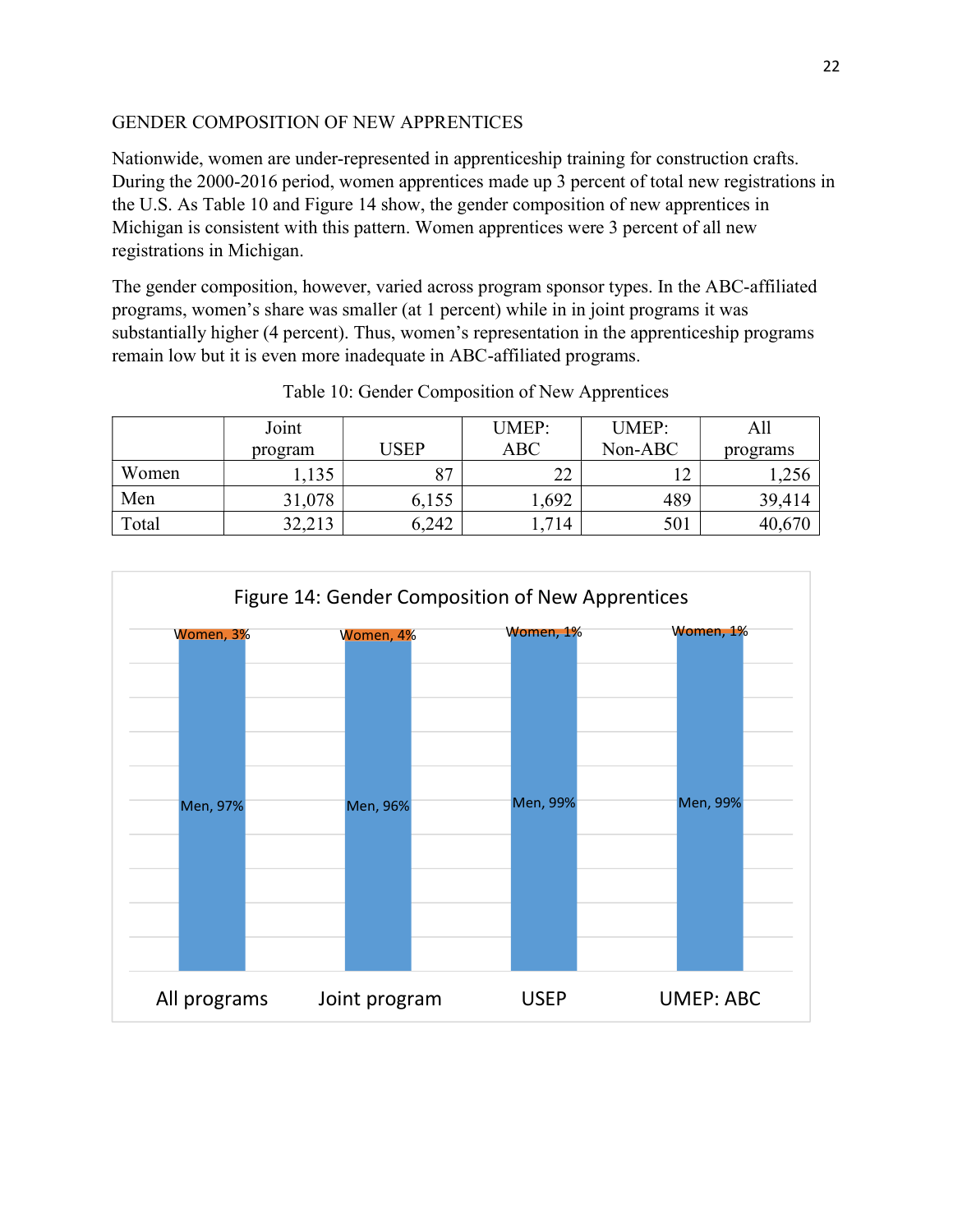Table 11 shows the performance of women apprentices by program type. The total number of women who completed apprenticeship training was 287 or 23 percent of all women who registered. The corresponding figure for men was 28 percent. Figure 15 shows that the overwhelming majority of women who completed apprenticeship, 96 percent, were trained in joint programs. The contribution of the ABC-affiliated programs to the new women journey worker workforce was 1 percent.

|       | Joint   |       | <b>UMEP:</b> | <b>UMEP:</b> | All      |
|-------|---------|-------|--------------|--------------|----------|
|       | program | USEP  | ABC          | $Non-ABC$    | programs |
| Women | 275     |       |              |              | 287      |
| Men   | 9,679   | 1,033 | 234          | 42           | 10,988   |
| Total | 9,954   | .042  | 236          | 43           | .1,275   |

Table 11: Completed Apprenticeships by Gender and Program Sponsor Type

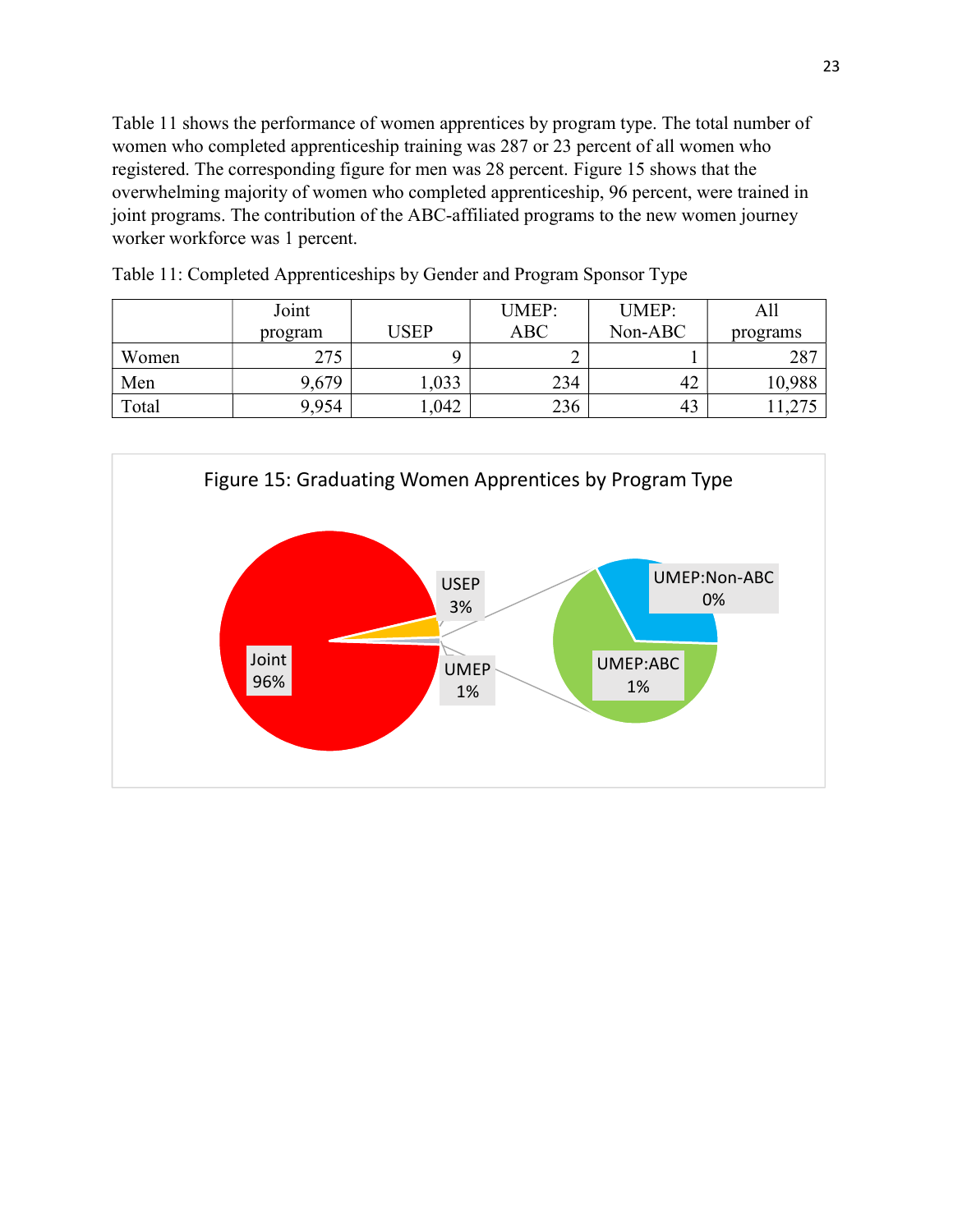## AGE DISTRIBUTION OF NEW APPRENTICESHIPS

Relative to other industrialized countries, workers enter apprentice workforce at an older age in the U.S. This is also true for Michigan. Age distribution of Michigan apprentices at the time of registration is skewed to the right (Figure 16, Table 12). The mean and the median ages of registration are 28 and 26 years. The mass of new registrants were between the ages of 18 and 27. Of all registrations, 58 percent were in this age bracket.

The median age at entry is higher in the joint programs, 26 years, in comparison with the USEP (24 years) and ABC programs (25 years). The differences in age structure is also apparent in Figure 12. Among the ABC apprentices, 63% were in the 18-27 year age range, whereas this figure is 57 percent in joint programs. It is noteworthy that the relatively larger number of apprentices in the cohort of 18 to 22 years accounts for the difference in the age structure of the joint and the ABC-affiliated programs.

As Table 12 shows, in absolute numbers, joint programs recruit more new apprentices than the ABC-programs and the USEP in all age cohorts. As a percentage of their total registrations, however, the unilateral programs appear to be doing a better job at reaching out to the youth that has presumably completed secondary education recently. However, this is not an unqualified success. The rate of cancellation among the apprentices who started training between the ages of 18 and 22 are inordinately high in the ABC and USEP programs, at 65 percent and 58 percent, respectively. In comparison, 47 percent of the joint program apprentices in this age group cancelled out of training. The tradeoff the unilateral programs encountered probably was that the younger workers also tend to be less qualified or motivated to pursue apprenticeship.

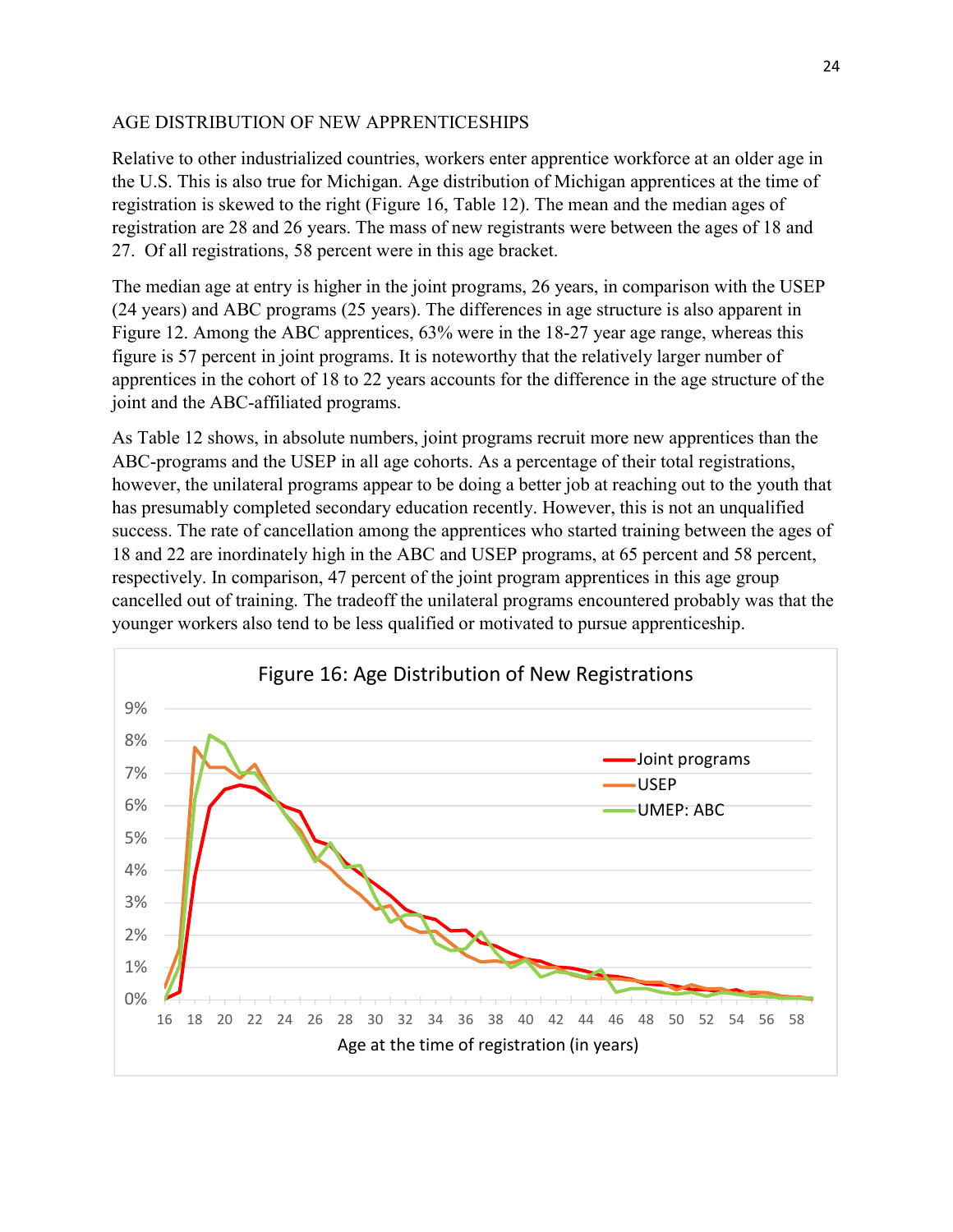|                     | Joint   |             | <b>UMEP:</b>             | <b>UMEP:</b>   | All      |
|---------------------|---------|-------------|--------------------------|----------------|----------|
| Age at registration | program | <b>USEP</b> | <b>ABC</b>               | Non-ABC        | programs |
| 16                  | 8       | 24          |                          | 4              | 36       |
| 17                  | 78      | 100         | 18                       | 11             | 207      |
| 18                  | 1,226   | 486         | 106                      | 10             | 1,828    |
| 19                  | 1,917   | 447         | 140                      | 5              | 2,509    |
| 20                  | 2,092   | 447         | 135                      | 6              | 2,680    |
| 21                  | 2,135   | 426         | 120                      | 8              | 2,689    |
| $22\,$              | 2,107   | 453         | 120                      | 14             | 2,694    |
| 23                  | 2,013   | 401         | 110                      | 13             | 2,537    |
| 24                  | 1,920   | 357         | 98                       | 20             | 2,395    |
| 25                  | 1,868   | 327         | 87                       | 18             | 2,300    |
| 26                  | 1,583   | 274         | 73                       | 18             | 1,948    |
| $27\,$              | 1,536   | 253         | 83                       | 29             | 1,901    |
| 28                  | 1,367   | 224         | 70                       | 19             | 1,680    |
| 29                  | 1,253   | 202         | 71                       | 11             | 1,537    |
| 30                  | 1,150   | 174         | 54                       | 16             | 1,394    |
| 31                  | 1,036   | 181         | 41                       | 27             | 1,285    |
| 32                  | 900     | 142         | 45                       | 18             | 1,105    |
| 33                  | 835     | 130         | 45                       | 17             | 1,027    |
| 34                  | 799     | 132         | 30                       | 13             | 974      |
| 35                  | 686     | 109         | 26                       | 13             | 834      |
| 36                  | 693     | 86          | 27                       | 13             | 819      |
| 37                  | 569     | 73          | 36                       | 15             | 693      |
| 38                  | 535     | 75          | 25                       | 17             | 652      |
| 39                  | 463     | $71\,$      | 17                       | 15             | 566      |
| 40                  | 405     | 79          | 21                       | 17             | 522      |
| 41                  | 384     | 63          | 12                       | 8              | 467      |
| 42                  | 327     | 62          | 15                       | 8              | 412      |
| 43                  | 317     | 49          | 14                       | 13             | 393      |
| 44                  | 286     | 42          | 12                       | 6              | 346      |
| 45                  | 242     | 41          | 16                       | 15             | 314      |
| 46                  | 234     | 41          | $\overline{\mathcal{A}}$ | 14             | 293      |
| 47                  | 206     | 38          | 6                        | 6              | 256      |
| 48                  | 160     | 34          | 6                        | $\overline{4}$ | 204      |
| 49                  | 150     | 34          | $\overline{4}$           | 9              | 197      |
| 50                  | 136     | 19          | $\overline{3}$           | $\overline{7}$ | 165      |
| $>50$               | 536     | 125         | 20                       | 37             | 708      |
| All apprentices     | 32,152  | 6,221       | 1,710                    | 494            | 40,577   |

Table 12: Age Distribution of New Apprentices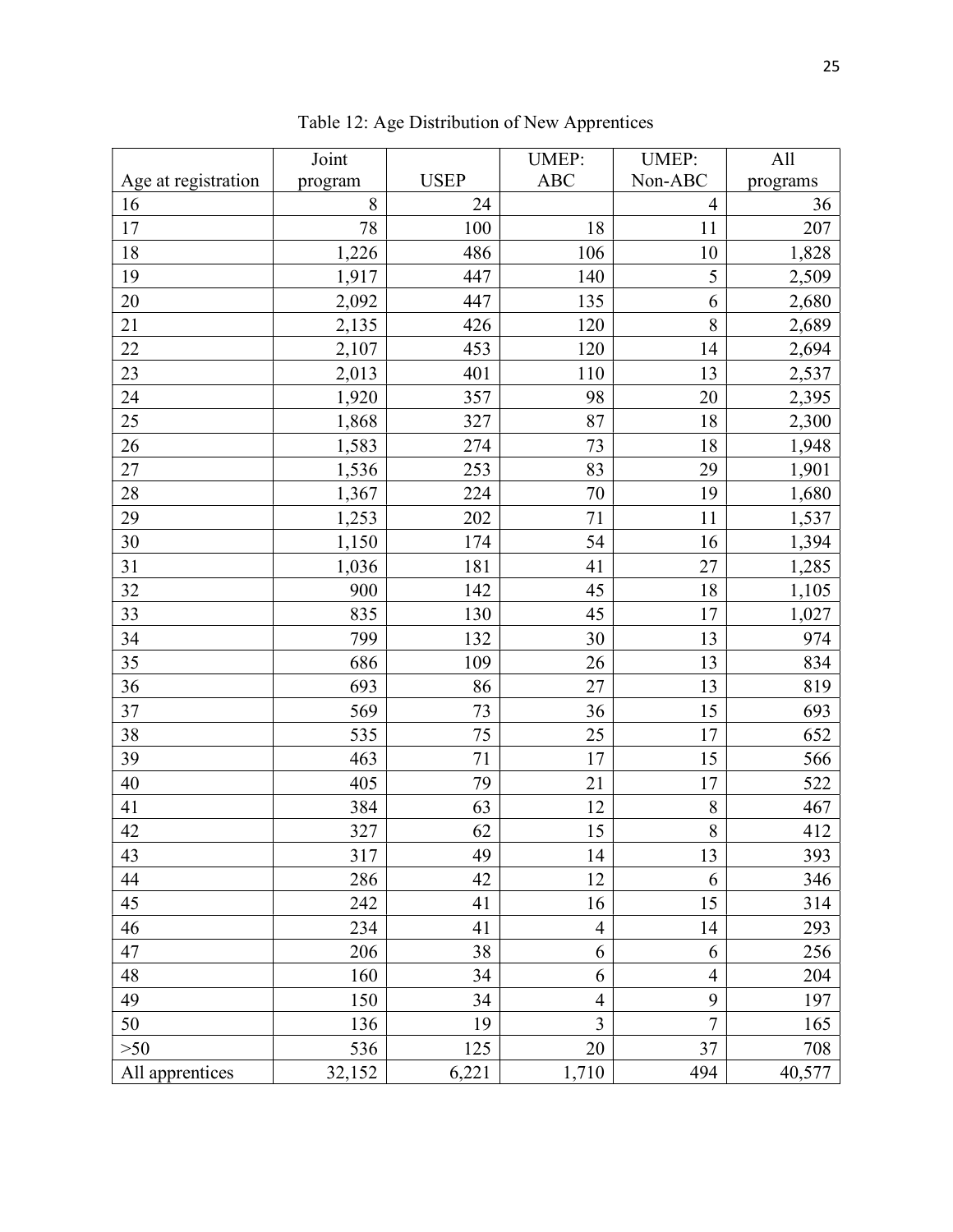## EDUCATIONAL COMPOSITION OF APPRENTICESHIPS

The educational composition of apprentices was largely similar across program sponsor types (Table 13, Figure 17). Only 5 percent of the new registrants did not have high school diplomas or GED. The only difference is that the share of apprentices with post-secondary or technical training is smaller in the ABC-sponsored programs.

|                                 | Joint   |             | <b>UMEP:</b> | <b>UMEP:</b> | All      |
|---------------------------------|---------|-------------|--------------|--------------|----------|
|                                 | program | <b>USEP</b> | <b>ABC</b>   | Non-ABC      | programs |
| Less than 8th grade             | 136     |             |              |              | 139      |
| 9th to 12th grade               | 1,578   | 320         | 64           | 19           | 1,981    |
| <b>GED</b>                      | 2,916   | 319         | 144          |              | 3,386    |
| High school or greater          | 25,002  | 4,763       | 1,466        | 33           | 31,264   |
| Post-secondary or tech training | 1,625   | 477         | 32           | 6            | 2,140    |
| Total                           | 31,257  | 5,880       | 1,707        | 66           | 38,910   |

Table 13: Educational Level of New Apprentices